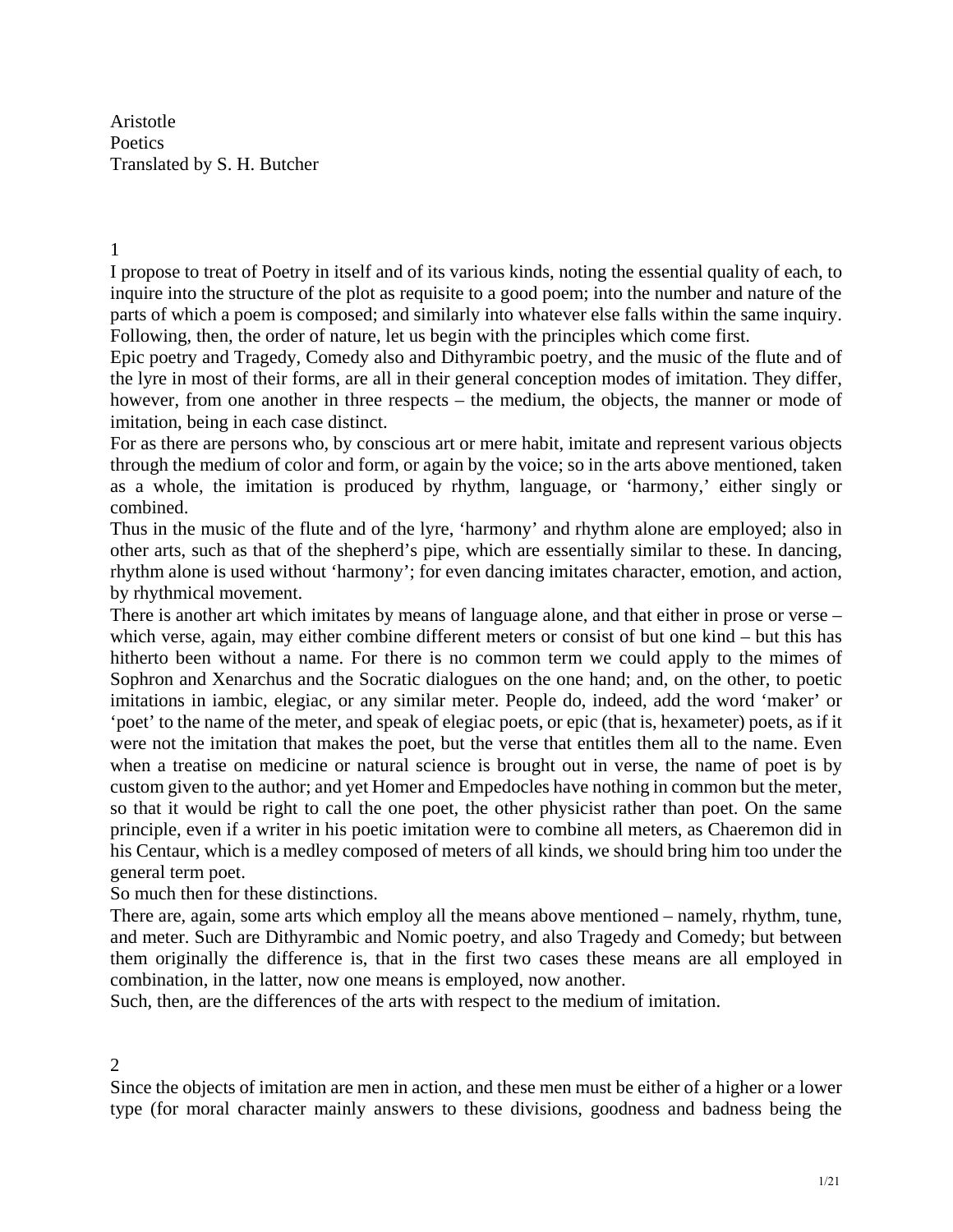distinguishing marks of moral differences), it follows that we must represent men either as better than in real life, or as worse, or as they are. It is the same in painting. Polygnotus depicted men as nobler than they are, Pauson as less noble, Dionysius drew them true to life.

Now it is evident that each of the modes of imitation above mentioned will exhibit these differences, and become a distinct kind in imitating objects that are thus distinct. Such diversities may be found even in dancing, flute-playing, and lyre-playing. So again in language, whether prose or verse unaccompanied by music. Homer, for example, makes men better than they are; Cleophon as they are; Hegemon the Thasian, the inventor of parodies, and Nicochares, the author of the Deiliad, worse than they are. The same thing holds good of Dithyrambs and Nomes; here too one may portray different types, as Timotheus and Philoxenus differed in representing their Cyclopes. The same distinction marks off Tragedy from Comedy; for Comedy aims at representing men as worse, Tragedy as better than in actual life.

### 3

There is still a third difference – the manner in which each of these objects may be imitated. For the medium being the same, and the objects the same, the poet may imitate by narration – in which case he can either take another personality as Homer does, or speak in his own person, unchanged – or he may present all his characters as living and moving before us.

These, then, as we said at the beginning, are the three differences which distinguish artistic imitation – the medium, the objects, and the manner. So that from one point of view, Sophocles is an imitator of the same kind as Homer – for both imitate higher types of character; from another point of view, of the same kind as Aristophanes – for both imitate persons acting and doing. Hence, some say, the name of 'drama' is given to such poems, as representing action. For the same reason the Dorians claim the invention both of Tragedy and Comedy. The claim to Comedy is put forward by the Megarians – not only by those of Greece proper, who allege that it originated under their democracy, but also by the Megarians of Sicily, for the poet Epicharmus, who is much earlier than Chionides and Magnes, belonged to that country. Tragedy too is claimed by certain Dorians of the Peloponnese. In each case they appeal to the evidence of language. The outlying villages, they say, are by them called komai, by the Athenians demoi: and they assume that comedians were so named not from komazein, 'to revel,' but because they wandered from village to village (kata komas), being excluded contemptuously from the city. They add also that the Dorian word for 'doing' is dran, and the Athenian, prattein.

This may suffice as to the number and nature of the various modes of imitation.

4

Poetry in general seems to have sprung from two causes, each of them lying deep in our nature. First, the instinct of imitation is implanted in man from childhood, one difference between him and other animals being that he is the most imitative of living creatures, and through imitation learns his earliest lessons; and no less universal is the pleasure felt in things imitated. We have evidence of this in the facts of experience. Objects which in themselves we view with pain, we delight to contemplate when reproduced with minute fidelity: such as the forms of the most ignoble animals and of dead bodies. The cause of this again is, that to learn gives the liveliest pleasure, not only to philosophers but to men in general; whose capacity, however, of learning is more limited. Thus the reason why men enjoy seeing a likeness is, that in contemplating it they find themselves learning or inferring, and saying perhaps, 'Ah, that is he.' For if you happen not to have seen the original, the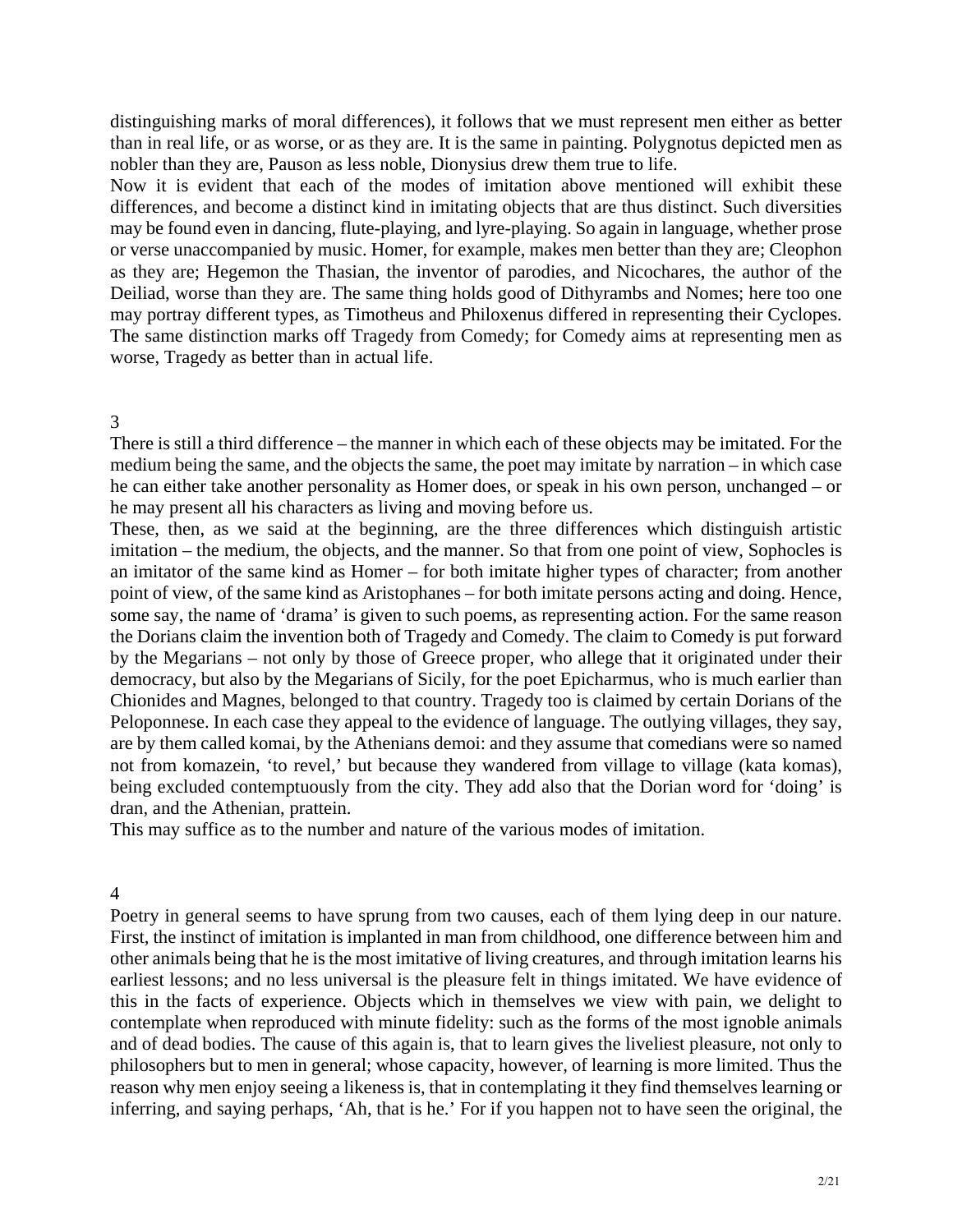pleasure will be due not to the imitation as such, but to the execution, the coloring, or some such other cause.

Imitation, then, is one instinct of our nature. Next, there is the instinct for 'harmony' and rhythm, meters being manifestly sections of rhythm. Persons, therefore, starting with this natural gift developed by degrees their special aptitudes, till their rude improvisations gave birth to Poetry.

Poetry now diverged in two directions, according to the individual character of the writers. The graver spirits imitated noble actions, and the actions of good men. The more trivial sort imitated the actions of meaner persons, at first composing satires, as the former did hymns to the gods and the praises of famous men. A poem of the satirical kind cannot indeed be put down to any author earlier than Homer; though many such writers probably there were. But from Homer onward, instances can be cited – his own Margites, for example, and other similar compositions. The appropriate meter was also here introduced; hence the measure is still called the iambic or lampooning measure, being that in which people lampooned one another. Thus the older poets were distinguished as writers of heroic or of lampooning verse.

As, in the serious style, Homer is pre-eminent among poets, for he alone combined dramatic form with excellence of imitation so he too first laid down the main lines of comedy, by dramatizing the ludicrous instead of writing personal satire. His Margites bears the same relation to comedy that the Iliad and Odyssey do to tragedy. But when Tragedy and Comedy came to light, the two classes of poets still followed their natural bent: the lampooners became writers of Comedy, and the Epic poets were succeeded by Tragedians, since the drama was a larger and higher form of art.

Whether Tragedy has as yet perfected its proper types or not; and whether it is to be judged in itself, or in relation also to the audience – this raises another question. Be that as it may, Tragedy – as also Comedy – was at first mere improvisation. The one originated with the authors of the Dithyramb, the other with those of the phallic songs, which are still in use in many of our cities. Tragedy advanced by slow degrees; each new element that showed itself was in turn developed. Having passed through many changes, it found its natural form, and there it stopped.

Aeschylus first introduced a second actor; he diminished the importance of the Chorus, and assigned the leading part to the dialogue. Sophocles raised the number of actors to three, and added scene-painting. Moreover, it was not till late that the short plot was discarded for one of greater compass, and the grotesque diction of the earlier satyric form for the stately manner of Tragedy. The iambic measure then replaced the trochaic tetrameter, which was originally employed when the poetry was of the satyric order, and had greater with dancing. Once dialogue had come in, Nature herself discovered the appropriate measure. For the iambic is, of all measures, the most colloquial we see it in the fact that conversational speech runs into iambic lines more frequently than into any other kind of verse; rarely into hexameters, and only when we drop the colloquial intonation. The additions to the number of 'episodes' or acts, and the other accessories of which tradition tells, must be taken as already described; for to discuss them in detail would, doubtless, be a large undertaking.

5

Comedy is, as we have said, an imitation of characters of a lower type – not, however, in the full sense of the word bad, the ludicrous being merely a subdivision of the ugly. It consists in some defect or ugliness which is not painful or destructive. To take an obvious example, the comic mask is ugly and distorted, but does not imply pain.

The successive changes through which Tragedy passed, and the authors of these changes, are well known, whereas Comedy has had no history, because it was not at first treated seriously. It was late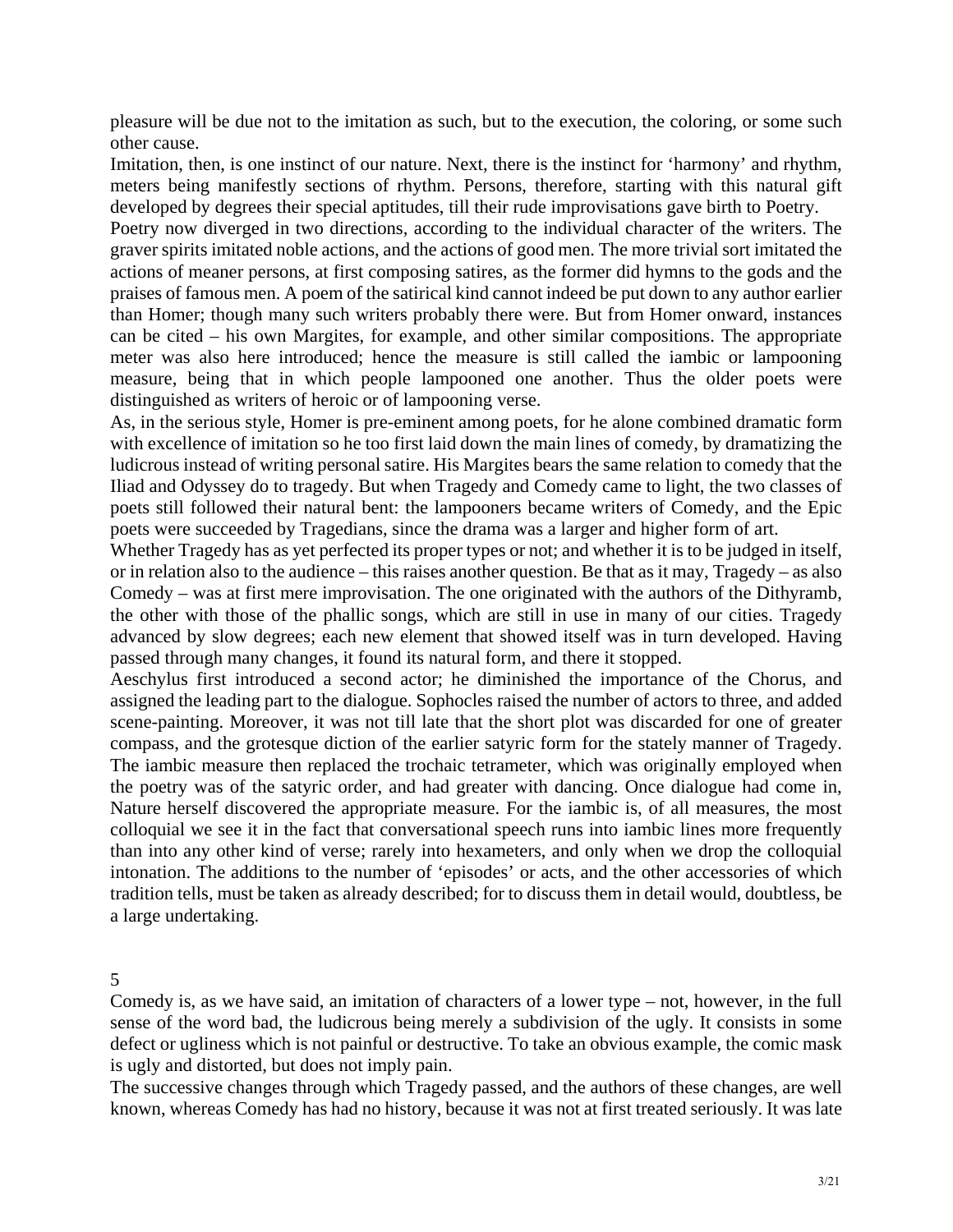before the Archon granted a comic chorus to a poet; the performers were till then voluntary. Comedy had already taken definite shape when comic poets, distinctively so called, are heard of. Who furnished it with masks, or prologues, or increased the number of actors – these and other similar details remain unknown. As for the plot, it came originally from Sicily; but of Athenian writers Crates was the first who abandoning the 'iambic' or lampooning form, generalized his themes and plots.

Epic poetry agrees with Tragedy in so far as it is an imitation in verse of characters of a higher type. They differ in that Epic poetry admits but one kind of meter and is narrative in form. They differ, again, in their length: for Tragedy endeavors, as far as possible, to confine itself to a single revolution of the sun, or but slightly to exceed this limit, whereas the Epic action has no limits of time. This, then, is a second point of difference; though at first the same freedom was admitted in Tragedy as in Epic poetry.

knows what is good or bad Tragedy, knows also about Epic poetry. All the elements of an Epic Of their constituent parts some are common to both, some peculiar to Tragedy: whoever, therefore poem are found in Tragedy, but the elements of a Tragedy are not all found in the Epic poem.

# 6

Of the poetry which imitates in hexameter verse, and of Comedy, we will speak hereafter. Let us now discuss Tragedy, resuming its formal definition, as resulting from what has been already said. Tragedy, then, is an imitation of an action that is serious, complete, and of a certain magnitude; in purgation of these emotions. By 'language embellished,' I mean language into which rhythm, language embellished with each kind of artistic ornament, the several kinds being found in separate parts of the play; in the form of action, not of narrative; through pity and fear effecting the proper 'harmony' and song enter. By 'the several kinds in separate parts,' I mean, that some parts are rendered through the medium of verse alone, others again with the aid of song.

Now as tragic imitation implies persons acting, it necessarily follows in the first place, that Spectacular equipment will be a part of Tragedy. Next, Song and Diction, for these are the media of imitation. By 'Diction' I mean the mere metrical arrangement of the words: as for 'Song,' it is a term whose sense every one understands.

actions spring, and on actions again all success or failure depends. Hence, the Plot is the imitation Again, Tragedy is the imitation of an action; and an action implies personal agents, who necessarily possess certain distinctive qualities both of character and thought; for it is by these that we qualify actions themselves, and these – thought and character – are the two natural causes from which of the action – for by plot I here mean the arrangement of the incidents. By Character I mean that in virtue of which we ascribe certain qualities to the agents. Thought is required wherever a statement is proved, or, it may be, a general truth enunciated. Every Tragedy, therefore, must have six parts, which parts determine its quality – namely, Plot, Character, Diction, Thought, Spectacle, Song. Two of the parts constitute the medium of imitation, one the manner, and three the objects of imitation. And these complete the fist. These elements have been employed, we may say, by the poets to a man; in fact, every play contains Spectacular elements as well as Character, Plot, Diction, Song, and Thought.

reverse. Dramatic action, therefore, is not with a view to the representation of character: character comes in as subsidiary to the actions. Hence the incidents and the plot are the end of a tragedy; and But most important of all is the structure of the incidents. For Tragedy is an imitation, not of men, but of an action and of life, and life consists in action, and its end is a mode of action, not a quality. Now character determines men's qualities, but it is by their actions that they are happy or the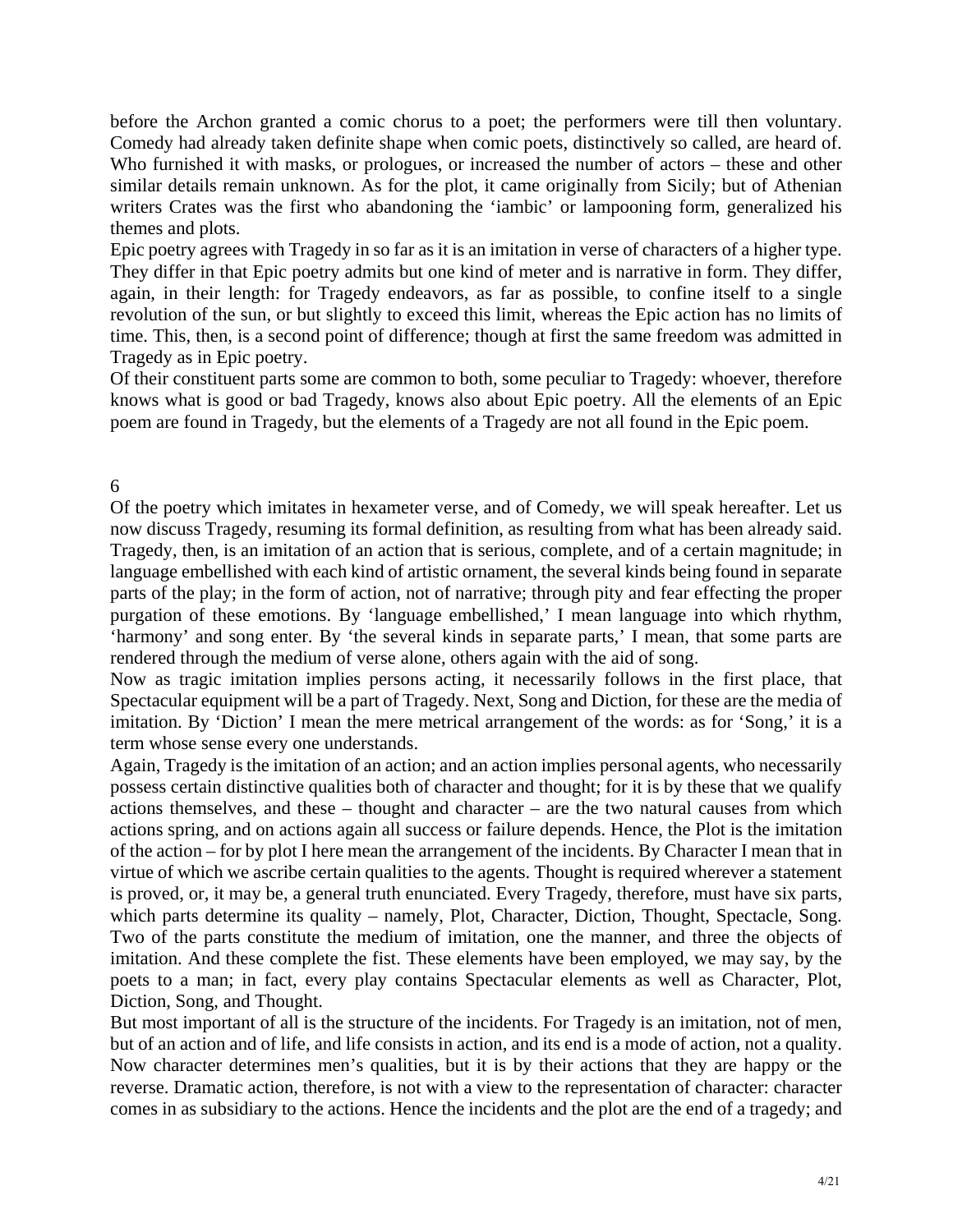the end is the chief thing of all. Again, without action there cannot be a tragedy; there may be without character. The tragedies of most of our modern poets fail in the rendering of character; and of poets in general this is often true. It is the same in painting; and here lies the difference between Zeuxis and Polygnotus. Polygnotus delineates character well; the style of Zeuxis is devoid of ethical quality. Again, if you string together a set of speeches expressive of character, and well finished in point of diction and thought, you will not produce the essential tragic effect nearly so well as with a play which, however deficient in these respects, yet has a plot and artistically constructed incidents. Besides which, the most powerful elements of emotional interest in Tragedy – Peripeteia or Reversal of the Situation, and Recognition scenes – are parts of the plot. A further proof is, that novices in the art attain to finish of diction and precision of portraiture before they can construct the plot. It is the same with almost all the early poets.

The plot, then, is the first principle, and, as it were, the soul of a tragedy; Character holds the second place. A similar fact is seen in painting. The most beautiful colors, laid on confusedly, will not give as much pleasure as the chalk outline of a portrait. Thus Tragedy is the imitation of an action, and of the agents mainly with a view to the action.

Third in order is Thought – that is, the faculty of saying what is possible and pertinent in given circumstances. In the case of oratory, this is the function of the political art and of the art of manifest, or in which the speaker does not choose or avoid anything whatever, are not expressive of rhetoric: and so indeed the older poets make their characters speak the language of civic life; the poets of our time, the language of the rhetoricians. Character is that which reveals moral purpose, showing what kind of things a man chooses or avoids. Speeches, therefore, which do not make this character. Thought, on the other hand, is found where something is proved to be or not to be, or a general maxim is enunciated.

Fourth among the elements enumerated comes Diction; by which I mean, as has been already said, the expression of the meaning in words; and its essence is the same both in verse and prose.

Of the remaining elements Song holds the chief place among the embellishments

even apart from representation and actors. Besides, the production of spectacular effects depends The Spectacle has, indeed, an emotional attraction of its own, but, of all the parts, it is the least artistic, and connected least with the art of poetry. For the power of Tragedy, we may be sure, is felt more on the art of the stage machinist than on that of the poet.

7

These principles being established, let us now discuss the proper structure of the Plot, since this is the first and most important thing in Tragedy.

Now, according to our definition Tragedy is an imitation of an action that is complete, and whole, and of a certain magnitude; for there may be a whole that is wanting in magnitude. A whole is that which has a beginning, a middle, and an end. A beginning is that which does not itself follow anything by causal necessity, but after which something naturally is or comes to be. An end, on the has nothing following it. A middle is that which follows something as some other thing follows it. contrary, is that which itself naturally follows some other thing, either by necessity, or as a rule, but A well constructed plot, therefore, must neither begin nor end at haphazard, but conform to these principles.

Again, a beautiful object, whether it be a living organism or any whole composed of parts, must not only have an orderly arrangement of parts, but must also be of a certain magnitude; for beauty depends on magnitude and order. Hence a very small animal organism cannot be beautiful; for the view of it is confused, the object being seen in an almost imperceptible moment of time. Nor, again,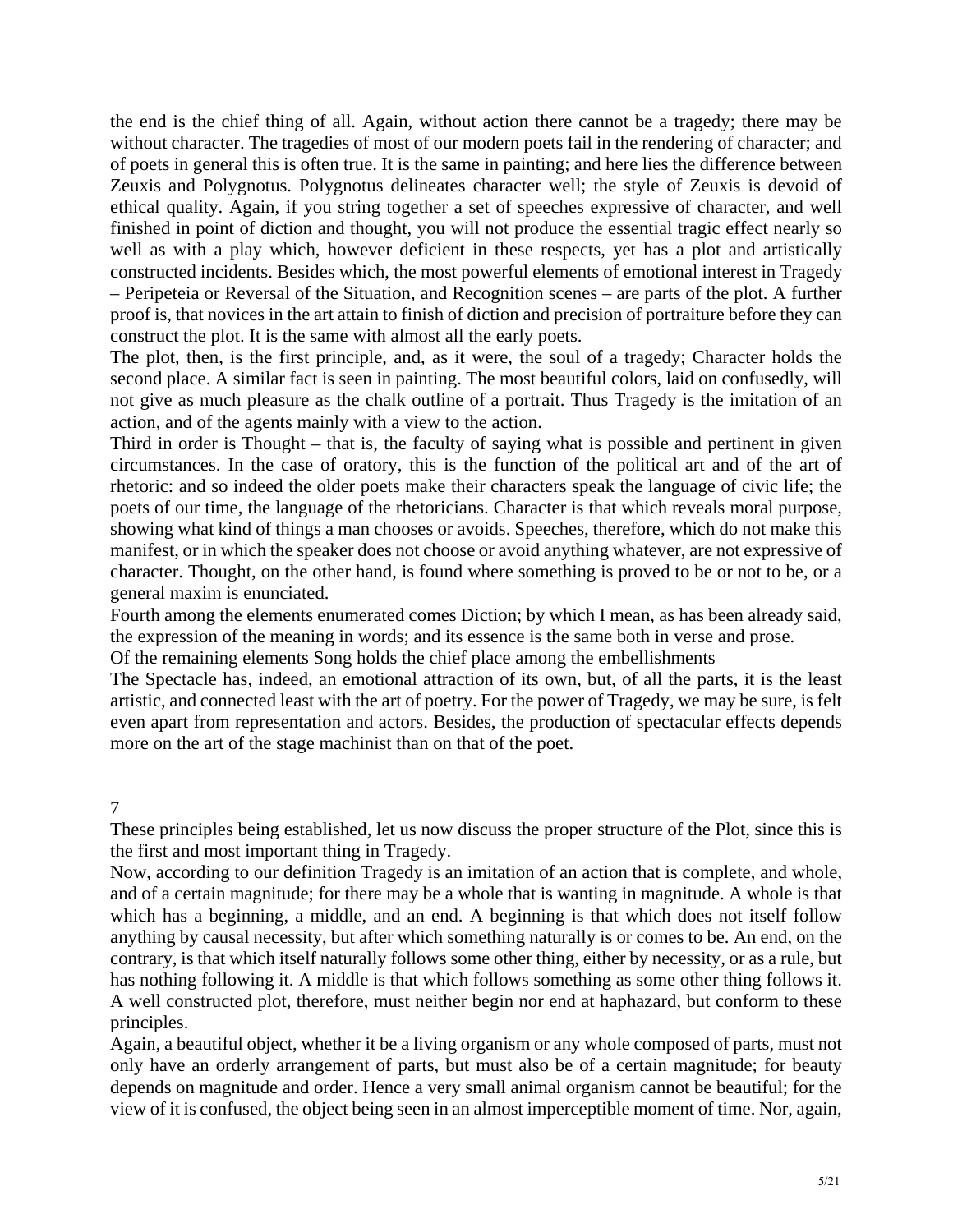can one of vast size be beautiful; for as the eye cannot take it all in at once, the unity and sense of the whole is lost for the spectator; as for instance if there were one a thousand miles long. As, therefore, in the case of animate bodies and organisms a certain magnitude is necessary, and a magnitude which may be easily embraced in one view; so in the plot, a certain length is necessary, and a length which can be easily embraced by the memory. The limit of length in relation to dramatic competition and sensuous presentment is no part of artistic theory. For had it been the rule for a hundred tragedies to compete together, the performance would have been regulated by the water-clock – as indeed we are told was formerly done. But the limit as fixed by the nature of the drama itself is this: the greater the length, the more beautiful will the piece be by reason of its size, provided that the whole be perspicuous. And to define the matter roughly, we may say that the proper magnitude is comprised within such limits, that the sequence of events, according to the law of probability or necessity, will admit of a change from bad fortune to good, or from good fortune to bad.

#### 8

actions of one man out of which we cannot make one action. Hence the error, as it appears, of all poets who have composed a Heracleid, a Theseid, or other poems of the kind. They imagine that as Heracles was one man, the story of Heracles must also be a unity. But Homer, as in all else he is of surpassing merit, here too – whether from art or natural genius – seems to have happily discerned Unity of plot does not, as some persons think, consist in the unity of the hero. For infinitely various are the incidents in one man's life which cannot be reduced to unity; and so, too, there are many the truth. In composing the Odyssey he did not include all the adventures of Odysseus – such as his wound on Parnassus, or his feigned madness at the mustering of the host – incidents between which there was no necessary or probable connection: but he made the Odyssey, and likewise the Iliad, to center round an action that in our sense of the word is one. As therefore, in the other imitative arts, the imitation is one when the object imitated is one, so the plot, being an imitation of an action, must imitate one action and that a whole, the structural union of the parts being such that, if any one of them is displaced or removed, the whole will be disjointed and disturbed. For a thing whose presence or absence makes no visible difference, is not an organic part of the whole.

#### 9

Herodotus might be put into verse, and it would still be a species of history, with meter no less than without it. The true difference is that one relates what has happened, the other what may happen. Poetry, therefore, is a more philosophical and a higher thing than history: for poetry tends to express the universal, history the particular. By the universal I mean how a person of a certain type It is, moreover, evident from what has been said, that it is not the function of the poet to relate what has happened, but what may happen – what is possible according to the law of probability or necessity. The poet and the historian differ not by writing in verse or in prose. The work of on occasion speak or act, according to the law of probability or necessity; and it is this universality at which poetry aims in the names she attaches to the personages. The particular is – for example – what Alcibiades did or suffered. In Comedy this is already apparent: for here the poet first constructs the plot on the lines of probability, and then inserts characteristic names – unlike the lampooners who write about particular individuals. But tragedians still keep to real names, the reason being that what is possible is credible: what has not happened we do not at once feel sure to be possible; but what has happened is manifestly possible: otherwise it would not have happened.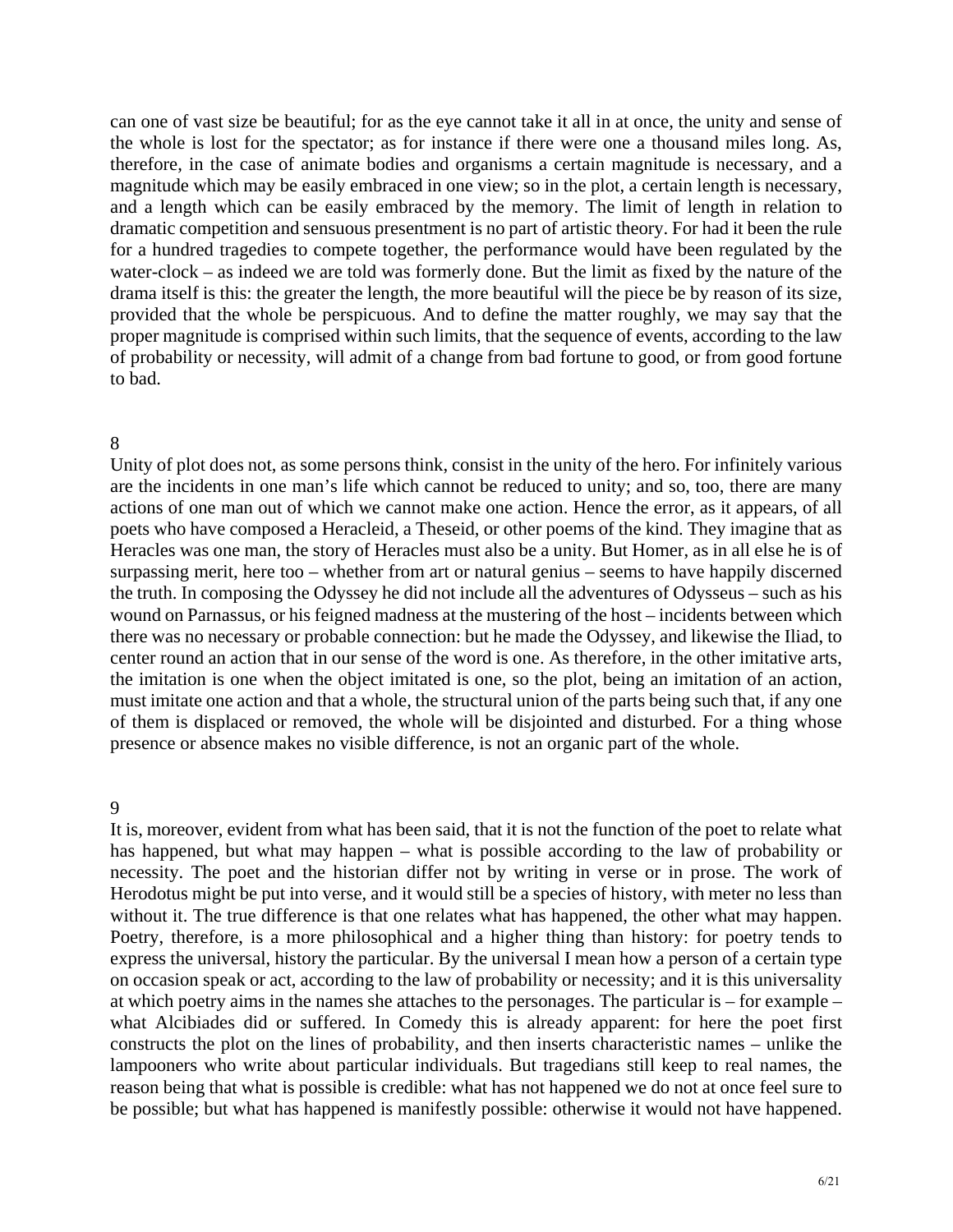Still there are even some tragedies in which there are only one or two well-known names, the rest being fictitious. In others, none are well known – as in Agathon's Antheus, where incidents and names alike are fictitious, and yet they give none the less pleasure. We must not, therefore, at all costs keep to the received legends, which are the usual subjects of Tragedy. Indeed, it would be absurd to attempt it; for even subjects that are known are known only to a few, and yet give pleasure to all. It clearly follows that the poet or 'maker' should be the maker of plots rather than of verses; since he is a poet because he imitates, and what he imitates are actions. And even if he chances to take a historical subject, he is none the less a poet; for there is no reason why some events that have actually happened should not conform to the law of the probable and possible, and in virtue of that quality in them he is their poet or maker.

Of all plots and actions the episodic are the worst. I call a plot 'episodic' in which the episodes or acts succeed one another without probable or necessary sequence. Bad poets compose such pieces by their own fault, good poets, to please the players; for, as they write show pieces for competition, they stretch the plot beyond its capacity, and are often forced to break the natural continuity.

But again, Tragedy is an imitation not only of a complete action, but of events inspiring fear or pity. Such an effect is best produced when the events come on us by surprise; and the effect is heightened when, at the same time, they follows as cause and effect. The tragic wonder will then be greater than if they happened of themselves or by accident; for even coincidences are most striking when they have an air of design. We may instance the statue of Mitys at Argos, which fell upon his murderer while he was a spectator at a festival, and killed him. Such events seem not to be due to mere chance. Plots, therefore, constructed on these principles are necessarily the best.

10

Plots are either Simple or Complex, for the actions in real life, of which the plots are an imitation, obviously show a similar distinction. An action which is one and continuous in the sense above defined, I call Simple, when the change of fortune takes place without Reversal of the Situation and without Recognition

or by both. These last should arise from the internal structure of the plot, so that what follows should be the necessary or probable result of the preceding action. It makes all the difference whether any given event is a case of propter hoc or post hoc. A Complex action is one in which the change is accompanied by such Reversal, or by Recognition,

11

to our rule of probability or necessity. Thus in the Oedipus, the messenger comes to cheer Oedipus Reversal of the Situation is a change by which the action veers round to its opposite, subject always and free him from his alarms about his mother, but by revealing who he is, he produces the opposite effect. Again in the Lynceus, Lynceus is being led away to his death, and Danaus goes with him, meaning to slay him; but the outcome of the preceding incidents is that Danaus is killed and Lynceus saved.

Recognition, as the name indicates, is a change from ignorance to knowledge, producing love or hate between the persons destined by the poet for good or bad fortune. The best form of recognition is coincident with a Reversal of the Situation, as in the Oedipus. There are indeed other forms. Even inanimate things of the most trivial kind may in a sense be objects of recognition. Again, we may recognize or discover whether a person has done a thing or not. But the recognition which is most intimately connected with the plot and action is, as we have said, the recognition of persons.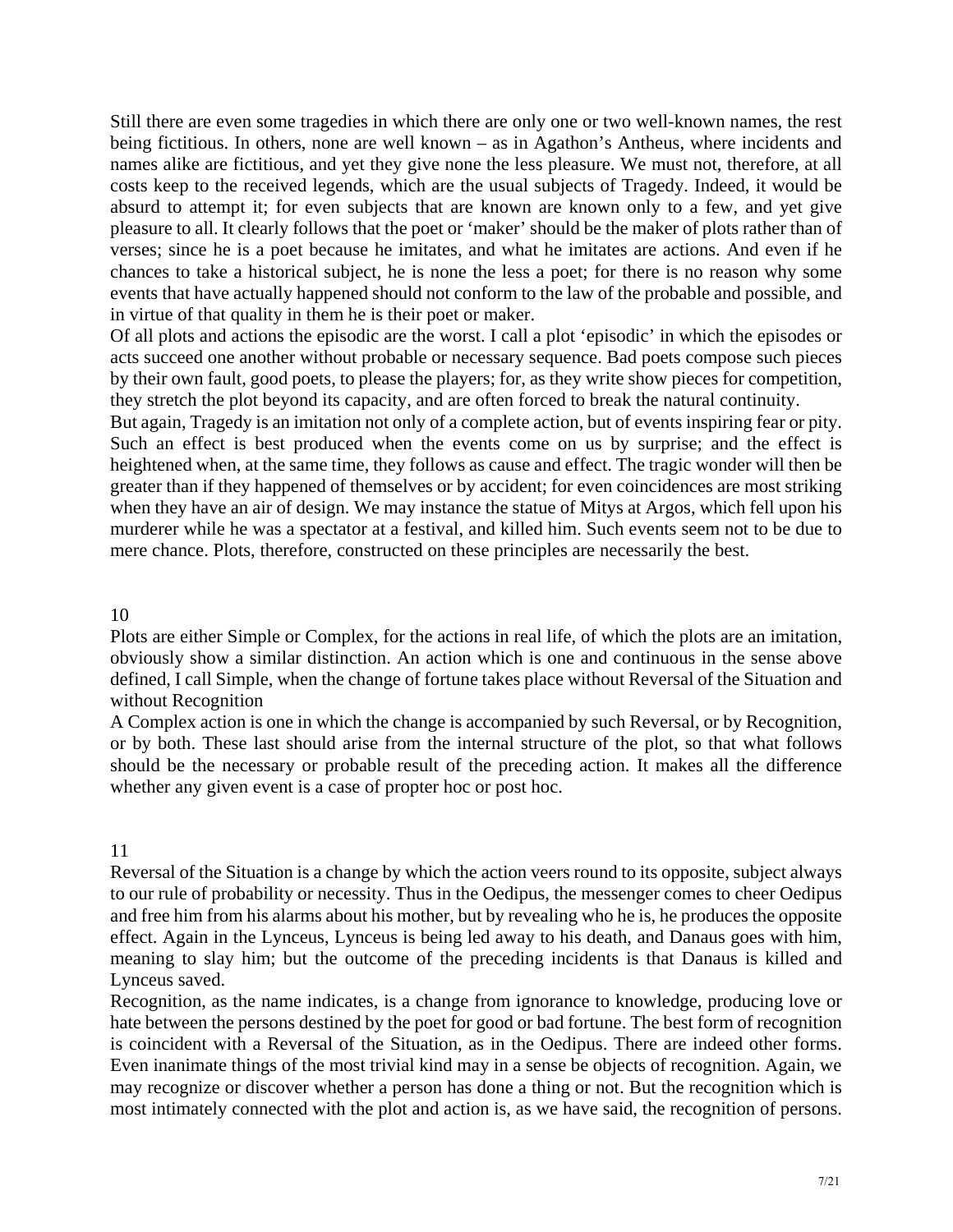This recognition, combined with Reversal, will produce either pity or fear; and actions producing these effects are those which, by our definition, Tragedy represents. Moreover, it is upon such situations that the issues of good or bad fortune will depend. Recognition, then, being between persons, it may happen that one person only is recognized by the other – when the latter is already known – or it may be necessary that the recognition should be on both sides. Thus Iphigenia is revealed to Orestes by the sending of the letter; but another act of recognition is required to make Orestes known to Iphigenia.

Two parts, then, of the Plot – Reversal of the Situation and Recognition – turn upon surprises. A third part is the Scene of Suffering. The Scene of Suffering is a destructive or painful action, such as death on the stage, bodily agony, wounds, and the like.

# 12

Prologue, Episode, Exode, Choric song; this last being divided into Parode and Stasimon. These is that entire part of a tragedy which is between complete choric songs. The Exode is that entire part of a tragedy which has no choric song after it. Of the Choric part the Parode is the first undivided utterance of the Chorus: the Stasimon is a Choric ode without anapaests or trochaic tetrameters: the Commos is a joint lamentation of Chorus and actors. The parts of Tragedy which must be treated as The parts of Tragedy which must be treated as elements of the whole have been already mentioned. We now come to the quantitative parts – the separate parts into which Tragedy is divided – namely, are common to all plays: peculiar to some are the songs of actors from the stage and the Commoi. The Prologue is that entire part of a tragedy which precedes the Parode of the Chorus. The Episode elements of the whole have been already mentioned. The quantitative parts – the separate parts into which it is divided – are here enumerated.

# 13

As the sequel to what has already been said, we must proceed to consider what the poet should aim at, and what he should avoid, in constructing his plots; and by what means the specific effect of Tragedy will be produced.

be the spectacle of a virtuous man brought from prosperity to adversity: for this moves neither pity nor fear; it merely shocks us. Nor, again, that of a bad man passing from adversity to prosperity: for nothing can be more alien to the spirit of Tragedy; it possesses no single tragic quality; it neither satisfies the moral sense nor calls forth pity or fear. Nor, again, should the downfall of the utter a man like ourselves. Such an event, therefore, will be neither pitiful nor terrible. There remains, A perfect tragedy should, as we have seen, be arranged not on the simple but on the complex plan. It should, moreover, imitate actions which excite pity and fear, this being the distinctive mark of tragic imitation. It follows plainly, in the first place, that the change of fortune presented must not villain be exhibited. A plot of this kind would, doubtless, satisfy the moral sense, but it would inspire neither pity nor fear; for pity is aroused by unmerited misfortune, fear by the misfortune of then, the character between these two extremes – that of a man who is not eminently good and just, yet whose misfortune is brought about not by vice or depravity, but by some error or frailty. He must be one who is highly renowned and prosperous – a personage like Oedipus, Thyestes, or other illustrious men of such families.

A well-constructed plot should, therefore, be single in its issue, rather than double as some maintain. The change of fortune should be not from bad to good, but, reversely, from good to bad. It should come about as the result not of vice, but of some great error or frailty, in a character either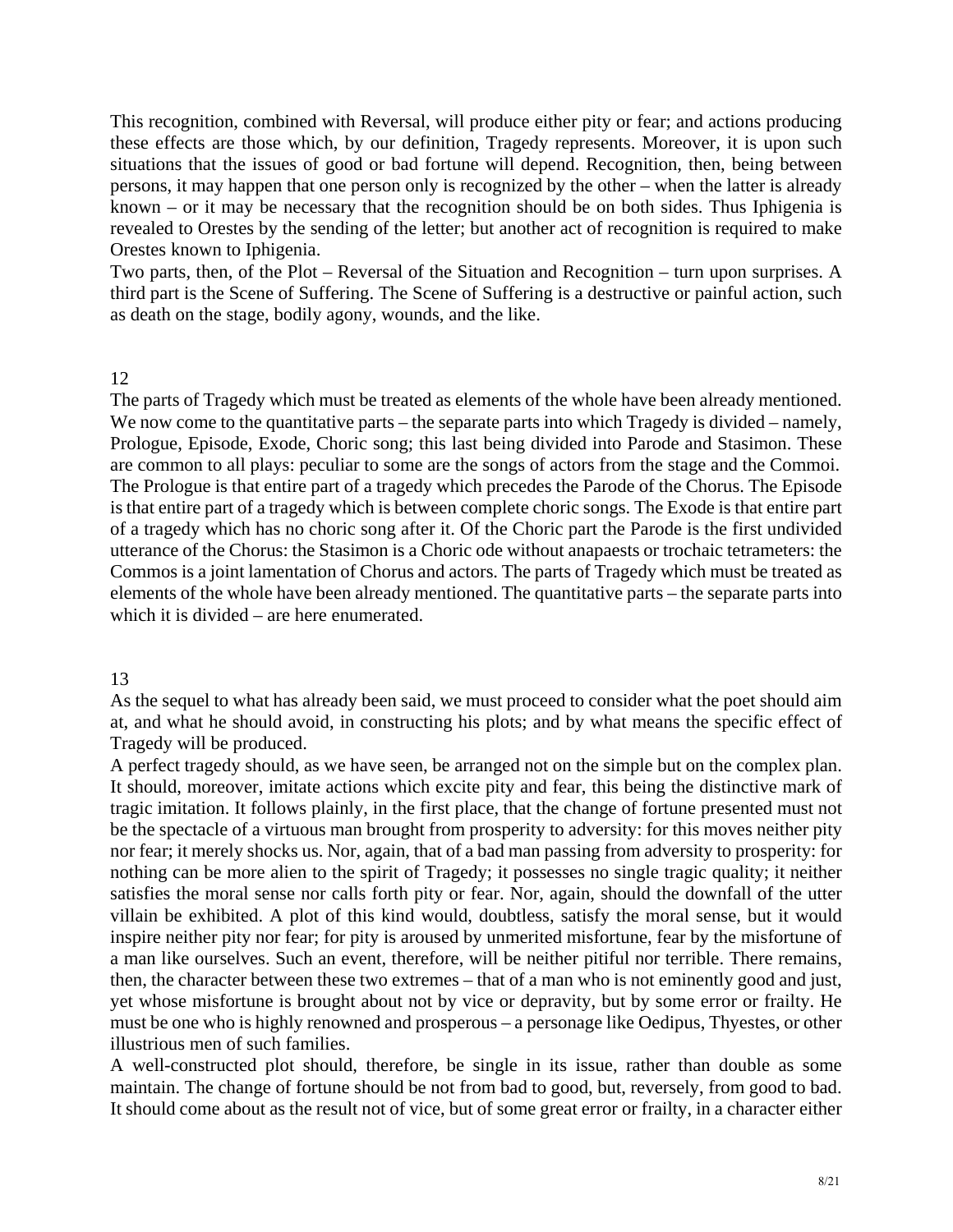such as we have described, or better rather than worse. The practice of the stage bears out our view. At first the poets recounted any legend that came in their way. Now, the best tragedies are founded on the story of a few houses – on the fortunes of Alcmaeon, Oedipus, Orestes, Meleager, Thyestes, Telephus, and those others who have done or suffered something terrible. A tragedy, then, to be perfect according to the rules of art should be of this construction. Hence they are in error who censure Euripides just because he follows this principle in his plays, many of which end unhappily. It is, as we have said, the right ending. The best proof is that on the stage and in dramatic competition, such plays, if well worked out, are the most tragic in effect; and Euripides, faulty though he may be in the general management of his subject, yet is felt to be the most tragic of the poets.

In the second rank comes the kind of tragedy which some place first. Like the Odyssey, it has a double thread of plot, and also an opposite catastrophe for the good and for the bad. It is accounted the best because of the weakness of the spectators; for the poet is guided in what he writes by the wishes of his audience. The pleasure, however, thence derived is not the true tragic pleasure. It is proper rather to Comedy, where those who, in the piece, are the deadliest enemies – like Orestes and Aegisthus – quit the stage as friends at the close, and no one slays or is slain.

# 14

Fear and pity may be aroused by spectacular means; but they may also result from the inner terrible but only of the monstrous, are strangers to the purpose of Tragedy; for we must not demand of Tragedy any and every kind of pleasure, but only that which is proper to it. And since the pleasure which the poet should afford is that which comes from pity and fear through imitation, it is evident that this quality must be impressed upon the incidents. structure of the piece, which is the better way, and indicates a superior poet. For the plot ought to be so constructed that, even without the aid of the eye, he who hears the tale told will thrill with horror and melt to pity at what takes Place. This is the impression we should receive from hearing the story of the Oedipus. But to produce this effect by the mere spectacle is a less artistic method, and dependent on extraneous aids. Those who employ spectacular means to create a sense not of the

Let us then determine what are the circumstances which strike us as terrible or pitiful.

and skilfully handle the traditional. material. Let us explain more clearly what is meant by skilful Actions capable of this effect must happen between persons who are either friends or enemies or indifferent to one another. If an enemy kills an enemy, there is nothing to excite pity either in the act or the intention – except so far as the suffering in itself is pitiful. So again with indifferent persons. But when the tragic incident occurs between those who are near or dear to one another – if, for example, a brother kills, or intends to kill, a brother, a son his father, a mother her son, a son his mother, or any other deed of the kind is done – these are the situations to be looked for by the poet. He may not indeed destroy the framework of the received legends – the fact, for instance, that Clytemnestra was slain by Orestes and Eriphyle by Alcmaeon – but he ought to show of his own, handling.

The action may be done consciously and with knowledge of the persons, in the manner of the older poets. It is thus too that Euripides makes Medea slay her children. Or, again, the deed of horror may be done, but done in ignorance, and the tie of kinship or friendship be discovered afterwards. The Oedipus of Sophocles is an example. Here, indeed, the incident is outside the drama proper; but cases occur where it falls within the action of the play: one may cite the Alcmaeon of Astydamas, or Telegonus in the Wounded Odysseus. Again, there is a third case – [to be about to act with knowledge of the persons and then not to act. The fourth case] is when some one is about to do an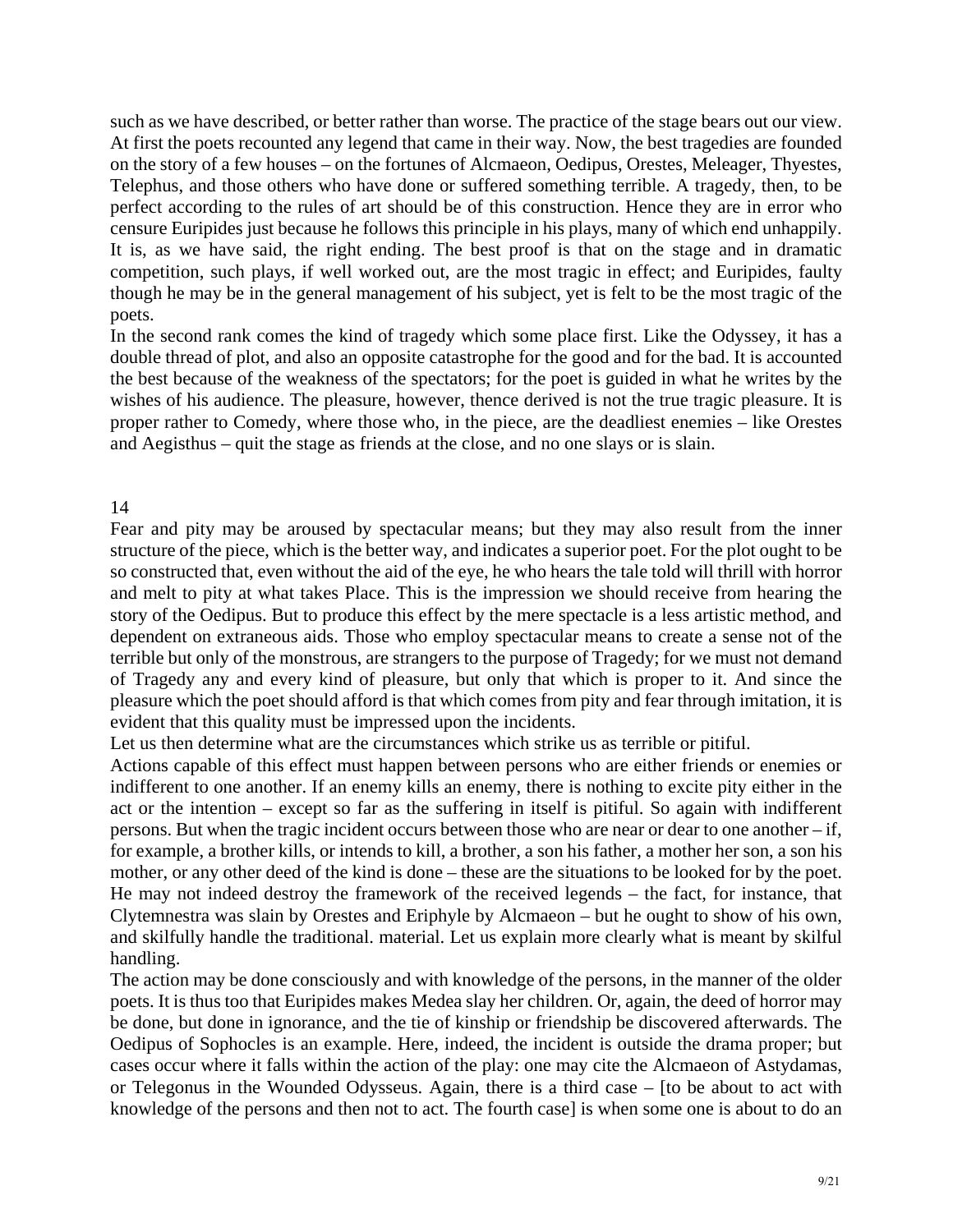irreparable deed through ignorance, and makes the discovery before it is done. These are the only possible ways. For the deed must either be done or not done – and that wittingly or unwittingly. But of all these ways, to be about to act knowing the persons, and then not to act, is the worst. It is shocking without being tragic, for no disaster follows It is, therefore, never, or very rarely, found in poetry. One instance, however, is in the Antigone, where Haemon threatens to kill Creon. The next and better way is that the deed should be perpetrated. Still better, that it should be perpetrated in ignorance, and the discovery made afterwards. There is then nothing to shock us, while the discovery produces a startling effect. The last case is the best, as when in the Cresphontes Merope is about to slay her son, but, recognizing who he is, spares his life. So in the Iphigenia, the sister recognizes the brother just in time. Again in the Helle, the son recognizes the mother when on the point of giving her up. This, then, is why a few families only, as has been already observed, furnish the subjects of tragedy. It was not art, but happy chance, that led the poets in search of subjects to impress the tragic quality upon their plots. They are compelled, therefore, to have recourse to those houses whose history contains moving incidents like these.

Enough has now been said concerning the structure of the incidents, and the right kind of plot.

### 15

to life: for this is a distinct thing from goodness and propriety, as here described. The fourth point is consistency: for though the subject of the imitation, who suggested the type, be inconsistent, still he must be consistently inconsistent. As an example of motiveless degradation of character, we have Menelaus in the Orestes; of character indecorous and inappropriate, the lament of Odysseus in the Scylla, and the speech of Melanippe; of inconsistency, the Iphigenia at Aulis – for Iphigenia the In respect of Character there are four things to be aimed at. First, and most important, it must be good. Now any speech or action that manifests moral purpose of any kind will be expressive of character: the character will be good if the purpose is good. This rule is relative to each class. Even a woman may be good, and also a slave; though the woman may be said to be an inferior being, and the slave quite worthless. The second thing to aim at is propriety. There is a type of manly valor; but valor in a woman, or unscrupulous cleverness is inappropriate. Thirdly, character must be true suppliant in no way resembles her later self.

As in the structure of the plot, so too in the portraiture of character, the poet should always aim either at the necessary or the probable. Thus a person of a given character should speak or act in a given way, by the rule either of necessity or of probability; just as this event should follow that by necessary or probable sequence. It is therefore evident that the unraveling of the plot, no less than the complication, must arise out of the plot itself, it must not be brought about by the Deus ex Machina – as in the Medea, or in the return of the Greeks in the Iliad. The Deus ex Machina should be employed only for events external to the drama – for antecedent or subsequent events, which lie beyond the range of human knowledge, and which require to be reported or foretold; for to the gods we ascribe the power of seeing all things. Within the action there must be nothing irrational. If the irrational cannot be excluded, it should be outside the scope of the tragedy. Such is the irrational element the Oedipus of Sophocles.

Again, since Tragedy is an imitation of persons who are above the common level, the example of good portrait painters should be followed. They, while reproducing the distinctive form of the original, make a likeness which is true to life and yet more beautiful. So too the poet, in representing men who are irascible or indolent, or have other defects of character, should preserve the type and yet ennoble it. In this way Achilles is portrayed by Agathon and Homer.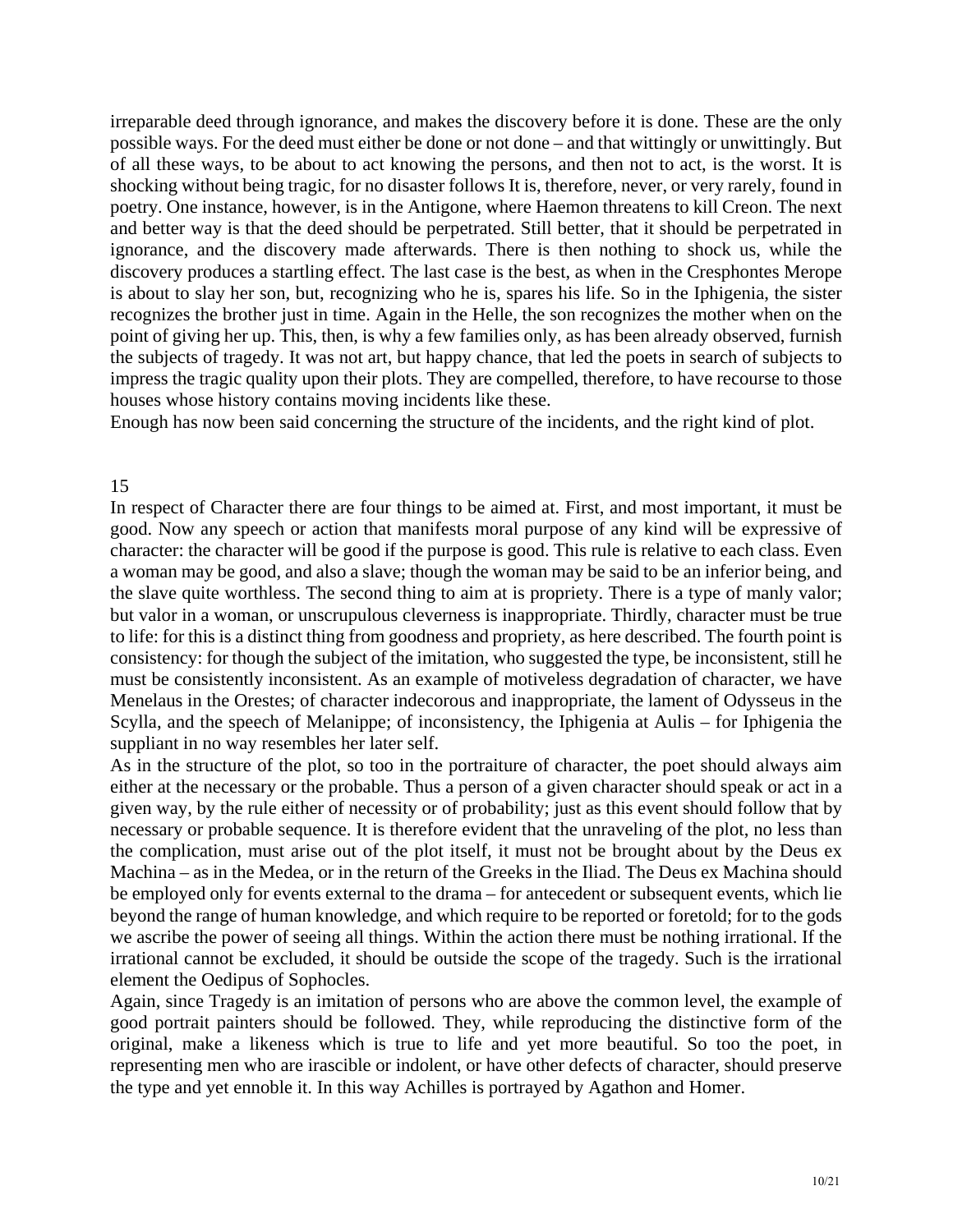These then are rules the poet should observe. Nor should he neglect those appeals to the senses, which, though not among the essentials, are the concomitants of poetry; for here too there is much room for error. But of this enough has been said in our published treatises.

# 16

What Recognition is has been already explained. We will now enumerate its kinds.

First, the least artistic form, which, from poverty of wit, is most commonly employed – recognition by signs. Of these some are congenital – such as 'the spear which the earth-born race bear on their bodies,' or the stars introduced by Carcinus in his Thyestes. Others are acquired after birth; and of these some are bodily marks, as scars; some external tokens, as necklaces, or the little ark in the by the swineherds. The use of tokens for the express purpose of proof – and, indeed, any formal proof with or without tokens – is a less artistic mode of recognition. A better kind is that which comes about by a turn of incident, as in the Bath Scene in the Odyssey. Tyro by which the discovery is effected. Even these admit of more or less skilful treatment. Thus in the recognition of Odysseus by his scar, the discovery is made in one way by the nurse, in another

Next come the recognitions invented at will by the poet, and on that account wanting in art. For example, Orestes in the Iphigenia reveals the fact that he is Orestes. She, indeed, makes herself known by the letter; but he, by speaking himself, and saying what the poet, not what the plot requires. This, therefore, is nearly allied to the fault above mentioned – for Orestes might as well have brought tokens with him. Another similar instance is the 'voice of the shuttle' in the Tereus of Sophocles.

The third kind depends on memory when the sight of some object awakens a feeling: as in the Cyprians of Dicaeogenes, where the hero breaks into tears on seeing the picture; or again in the Lay of Alcinous, where Odysseus, hearing the minstrel play the lyre, recalls the past and weeps; and hence the recognition.

come: no one resembles me but Orestes: therefore Orestes has come.' Such too is the discovery characters, as in the Odysseus Disguised as a Messenger. A said [that no one else was able to bend The fourth kind is by process of reasoning. Thus in the Choephori: 'Some one resembling me has made by Iphigenia in the play of Polyidus the Sophist. It was a natural reflection for Orestes to make, 'So I too must die at the altar like my sister.' So, again, in the Tydeus of Theodectes, the father says, 'I came to find my son, and I lose my own life.' So too in the Phineidae: the women, on seeing the place, inferred their fate – 'Here we are doomed to die, for here we were cast forth.' Again, there is a composite kind of recognition involving false inference on the part of one of the the bow; .. hence B (the disguised Odysseus) imagined that A would] recognize the bow which, in fact, he had not seen; and to bring about a recognition by this means – the expectation that A would recognize the bow – is false inference.

But, of all recognitions, the best is that which arises from the incidents themselves, where the startling discovery is made by natural means. Such is that in the Oedipus of Sophocles, and in the Iphigenia; for it was natural that Iphigenia should wish to dispatch a letter. These recognitions alone dispense with the artificial aid of tokens or amulets. Next come the recognitions by process of reasoning.

# 17

In constructing the plot and working it out with the proper diction, the poet should place the scene, as far as possible, before his eyes. In this way, seeing everything with the utmost vividness, as if he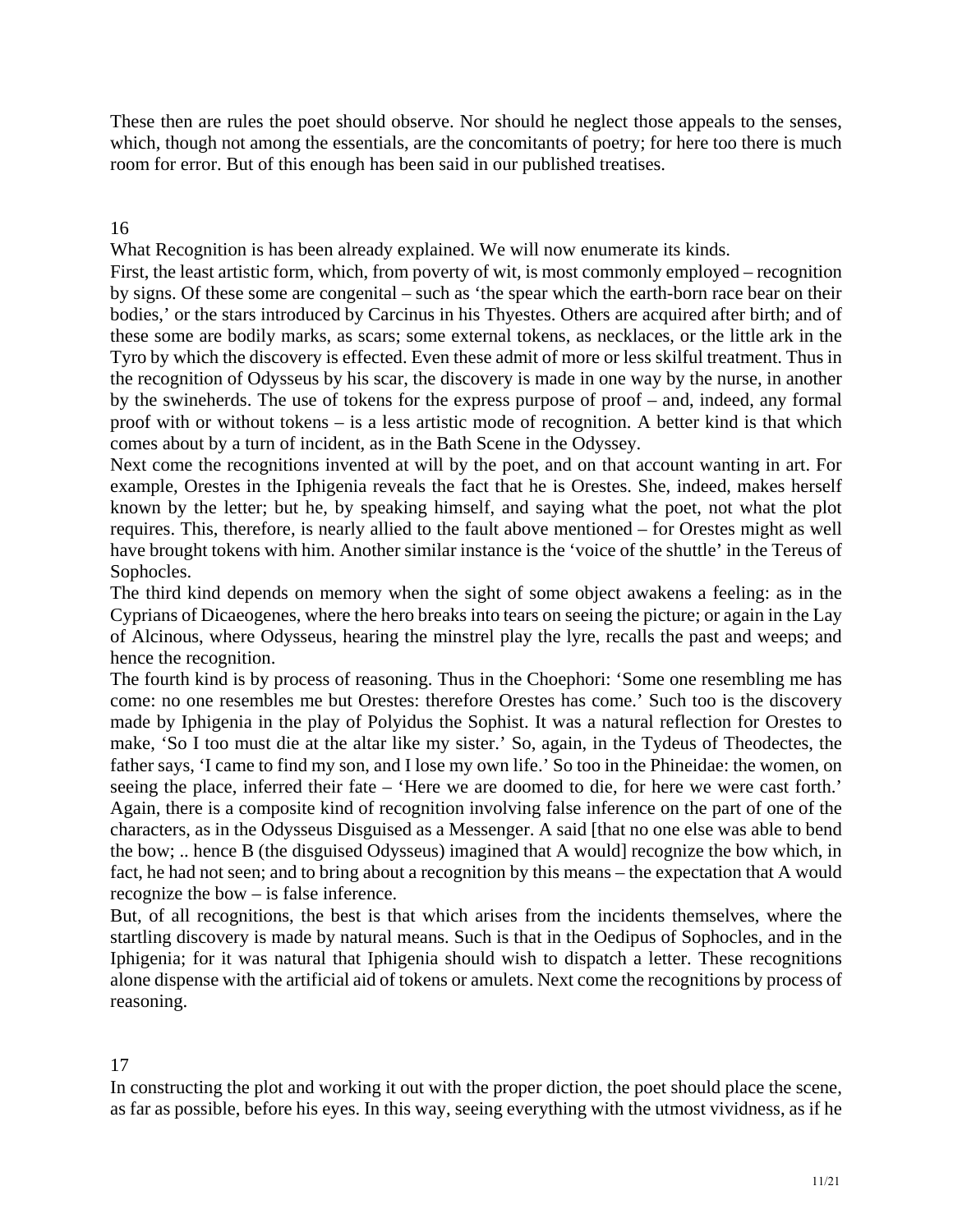were a spectator of the action, he will discover what is in keeping with it, and be most unlikely to overlook inconsistencies. The need of such a rule is shown by the fault found in Carcinus. Amphiaraus was on his way from the temple. This fact escaped the observation of one who did not see the situation. On the stage, however, the Piece failed, the audience being offended at the oversight.

those who feel emotion are most convincing through natural sympathy with the characters they represent; and one who is agitated storms, one who is angry rages, with the most lifelike reality. Hence poetry implies either a happy gift of nature or a strain of madness. In the one case a man can take the mould of any character; in the other, he is lifted out of his proper self. Again, the poet should work out his play, to the best of his power, with appropriate gestures; for

general plan of the play. The purpose, again, of his coming is outside the action proper. However, As for the story, whether the poet takes it ready made or constructs it for himself, he should first sketch its general outline, and then fill in the episodes and amplify in detail. The general plan may be illustrated by the Iphigenia. A young girl is sacrificed; she disappears mysteriously from the eyes of those who sacrificed her; she is transported to another country, where the custom is to offer up an strangers to the goddess. To this ministry she is appointed. Some time later her own brother chances to arrive. The fact that the oracle for some reason ordered him to go there, is outside the he comes, he is seized, and, when on the point of being sacrificed, reveals who he is. The mode of recognition may be either that of Euripides or of Polyidus, in whose play he exclaims very naturally: 'So it was not my sister only, but I too, who was doomed to be sacrificed'; and by that remark he is saved.

After this, the names being once given, it remains to fill in the episodes. We must see that they are relevant to the action. In the case of Orestes, for example, there is the madness which led to his capture, and his deliverance by means of the purificatory rite. In the drama, the episodes are short, but it is these that give extension to Epic poetry. Thus the story of the Odyssey can be stated briefly. A certain man is absent from home for many years; he is jealously watched by Poseidon, and left desolate. Meanwhile his home is in a wretched plight – suitors are wasting his substance and plotting against his son. At length, tempest-tost, he himself arrives; he makes certain persons acquainted with him; he attacks the suitors with his own hand, and is himself preserved while he destroys them. This is the essence of the plot; the rest is episode.

18

Recognition; the Pathetic (where the motive is passion) – such as the tragedies on Ajax and Ixion; the Ethical (where the motives are ethical) – such as the Phthiotides and the Peleus. The fourth kind is the Simple. [We here exclude the purely spectacular element], exemplified by the Phorcides, the Prometheus, and scenes laid in Hades. The poet should endeavor, if possible, to combine all poetic Every tragedy falls into two parts – Complication and Unraveling or Denouement. Incidents extraneous to the action are frequently combined with a portion of the action proper, to form the Complication; the rest is the Unraveling. By the Complication I mean all that extends from the beginning of the action to the part which marks the turning-point to good or bad fortune. The Unraveling is that which extends from the beginning of the change to the end. Thus, in the Lynceus of Theodectes, the Complication consists of the incidents presupposed in the drama, the seizure of the child, and then again .. [the Unraveling] extends from the accusation of murder to the end. There are four kinds of Tragedy: the Complex, depending entirely on Reversal of the Situation and elements; or failing that, the greatest number and those the most important; the more so, in face of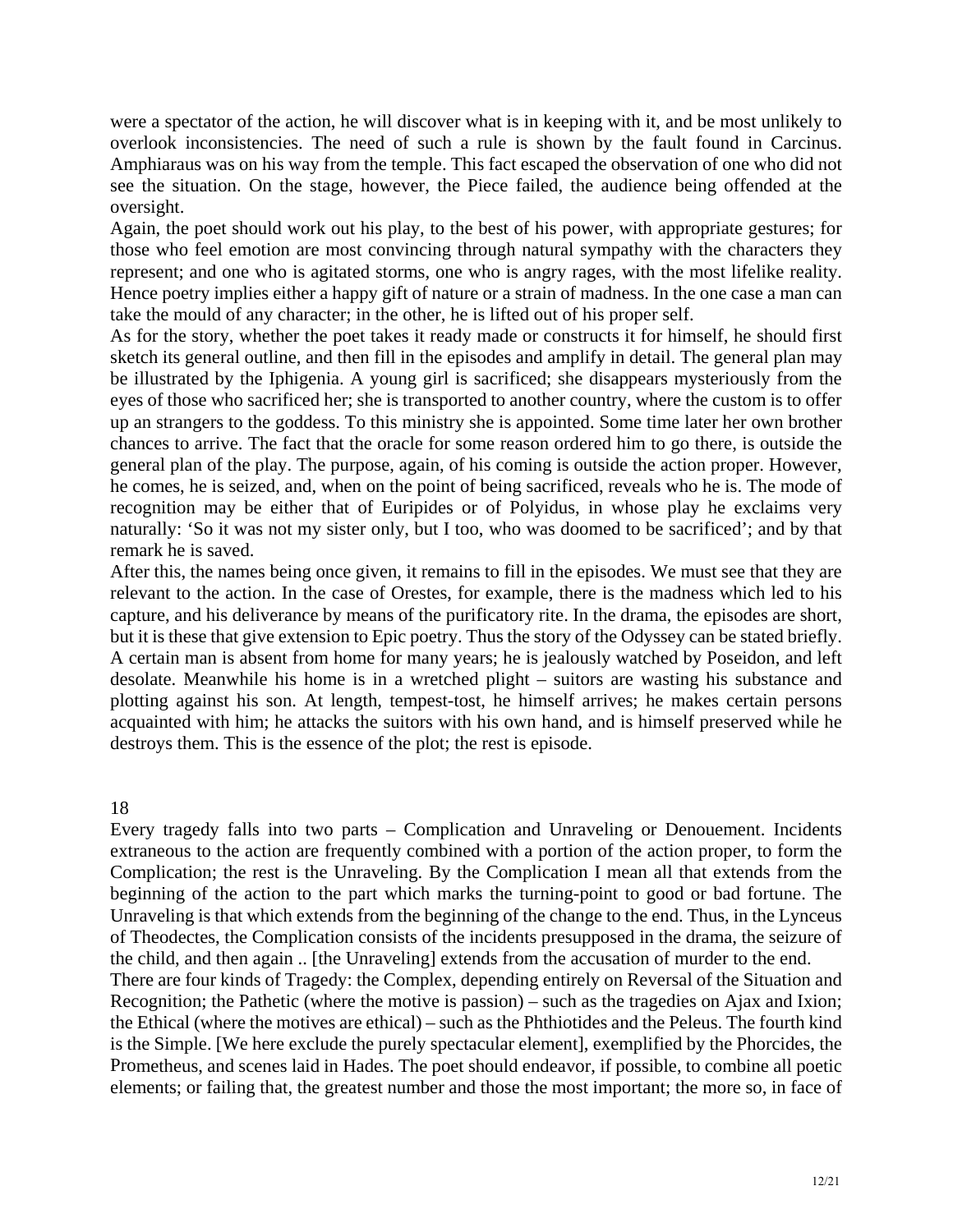the caviling criticism of the day. For whereas there have hitherto been good poets, each in his own branch, the critics now expect one man to surpass all others in their several lines of excellence.

In speaking of a tragedy as the same or different, the best test to take is the plot. Identity exists where the Complication and Unraveling are the same. Many poets tie the knot well, but unravel it Both arts, however, should always be mastered.

Again, the poet should remember what has been often said, and not make an Epic structure into a the moral sense. This effect is produced when the clever rogue, like Sisyphus, is outwitted, or the tragedy – by an Epic structure I mean one with a multiplicity of plots – as if, for instance, you were to make a tragedy out of the entire story of the Iliad. In the Epic poem, owing to its length, each part assumes its proper magnitude. In the drama the result is far from answering to the poet's expectation. The proof is that the poets who have dramatized the whole story of the Fall of Troy, instead of selecting portions, like Euripides; or who have taken the whole tale of Niobe, and not a part of her story, like Aeschylus, either fail utterly or meet with poor success on the stage. Even Agathon has been known to fail from this one defect. In his Reversals of the Situation, however, he shows a marvelous skill in the effort to hit the popular taste – to produce a tragic effect that satisfies brave villain defeated. Such an event is probable in Agathon's sense of the word: 'is probable,' he says, 'that many things should happen contrary to probability.'

The Chorus too should be regarded as one of the actors; it should be an integral part of the whole, and share in the action, in the manner not of Euripides but of Sophocles. As for the later poets, their choral songs pertain as little to the subject of the piece as to that of any other tragedy. They are, therefore, sung as mere interludes – a practice first begun by Agathon. Yet what difference is there between introducing such choral interludes, and transferring a speech, or even a whole act, from one play to another.

#### 19

speech, the subdivisions being: proof and refutation; the excitation of the feelings, such as pity, if the Thought were revealed quite apart from what he says? It remains to speak of Diction and Thought, the other parts of Tragedy having been already discussed. concerning Thought, we may assume what is said in the Rhetoric, to which inquiry the subject more strictly belongs. Under Thought is included every effect which has to be produced by fear, anger, and the like; the suggestion of importance or its opposite. Now, it is evident that the dramatic incidents must be treated from the same points of view as the dramatic speeches, when the object is to evoke the sense of pity, fear, importance, or probability. The only difference is that the incidents should speak for themselves without verbal exposition; while effects aimed at in should be produced by the speaker, and as a result of the speech. For what were the business of a speaker,

Next, as regards Diction. One branch of the inquiry treats of the Modes of Utterance. But this province of knowledge belongs to the art of Delivery and to the masters of that science. It includes, for instance – what is a command, a prayer, a statement, a threat, a question, an answer, and so forth. To know or not to know these things involves no serious censure upon the poet's art. For who can admit the fault imputed to Homer by Protagoras – that in the words, 'Sing, goddess, of the wrath, he gives a command under the idea that he utters a prayer? For to tell some one to do a thing or not to do it is, he says, a command. We may, therefore, pass this over as an inquiry that belongs to another art, not to poetry.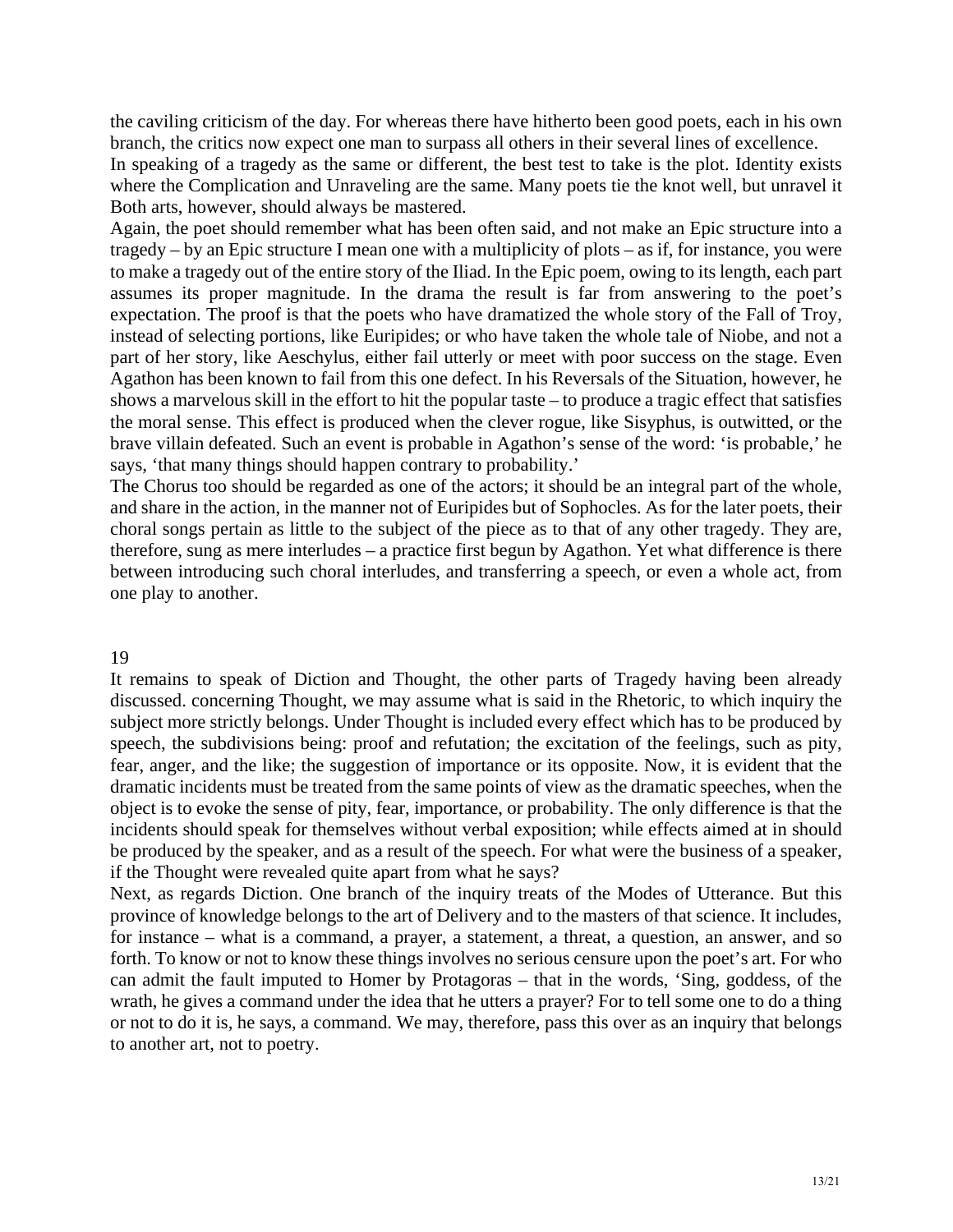20

Language in general includes the following parts: Letter, Syllable, Connecting Word, Noun, Verb, Inflection or Case, Sentence or Phrase.

and the place where they are produced; according as they are aspirated or smooth, long or short; as they are acute, grave, or of an intermediate tone; which inquiry belongs in detail to the writers on meter. A Letter is an indivisible sound, yet not every such sound, but only one which can form part of a group of sounds. For even brutes utter indivisible sounds, none of which I call a letter. The sound I mean may be either a vowel, a semivowel, or a mute. A vowel is that which without impact of tongue or lip has an audible sound. A semivowel that which with such impact has an audible sound, as S and R. A mute, that which with such impact has by itself no sound, but joined to a vowel sound becomes audible, as G and D. These are distinguished according to the form assumed by the mouth

A Syllable is a nonsignificant sound, composed of a mute and a vowel: for GR without A is a syllable, as also with A – GRA. But the investigation of these differences belongs also to metrical science.

A Connecting Word is a nonsignificant sound, which neither causes nor hinders the union of many sounds into one significant sound; it may be placed at either end or in the middle of a sentence. Or, a nonsignificant sound, which out of several sounds, each of them significant, is capable of forming one significant sound – as amphi, peri, and the like. Or, a nonsignificant sound, which marks the beginning, end, or division of a sentence; such, however, that it cannot correctly stand by itself at the beginning of a sentence – as men, etoi, de.

significant. Thus in Theodorus, 'god-given,' the doron or 'gift' is not in itself significant. A Noun is a composite significant sound, not marking time, of which no part is in itself significant: for in double or compound words we do not employ the separate parts as if each were in itself

walked' does connote time, present or past. A Verb is a composite significant sound, marking time, in which, as in the noun, no part is in itself significant. For 'man' or 'white' does not express the idea of 'when'; but 'he walks' or 'he has

Inflection belongs both to the noun and verb, and expresses either the relation 'of,' 'to,' or the like; or that of number, whether one or many, as 'man' or 'men'; or the modes or tones in actual delivery, e.g., a question or a command. 'Did he go?' and 'go' are verbal inflections of this kind.

definition of man,' for example – but it may dispense even with the verb. Still it will always have A Sentence or Phrase is a composite significant sound, some at least of whose parts are in themselves significant; for not every such group of words consists of verbs and nouns – 'the some significant part, as 'in walking,' or 'Cleon son of Cleon.' A sentence or phrase may form a unity in two ways – either as signifying one thing, or as consisting of several parts linked together. Thus the Iliad is one by the linking together of parts, the definition of man by the unity of the thing signified.

21

Words are of two kinds, simple and double. By simple I mean those composed of nonsignificant elements, such as ge, 'earth.' By double or compound, those composed either of a significant and nonsignificant element (though within the whole word no element is significant), or of elements that are both significant. A word may likewise be triple, quadruple, or multiple in form, like so many Massilian expressions, e.g., 'Hermo-caico-xanthus [who prayed to Father Zeus].'

Every word is either current, or strange, or metaphorical, or ornamental, or newly-coined, or lengthened, or contracted, or altered.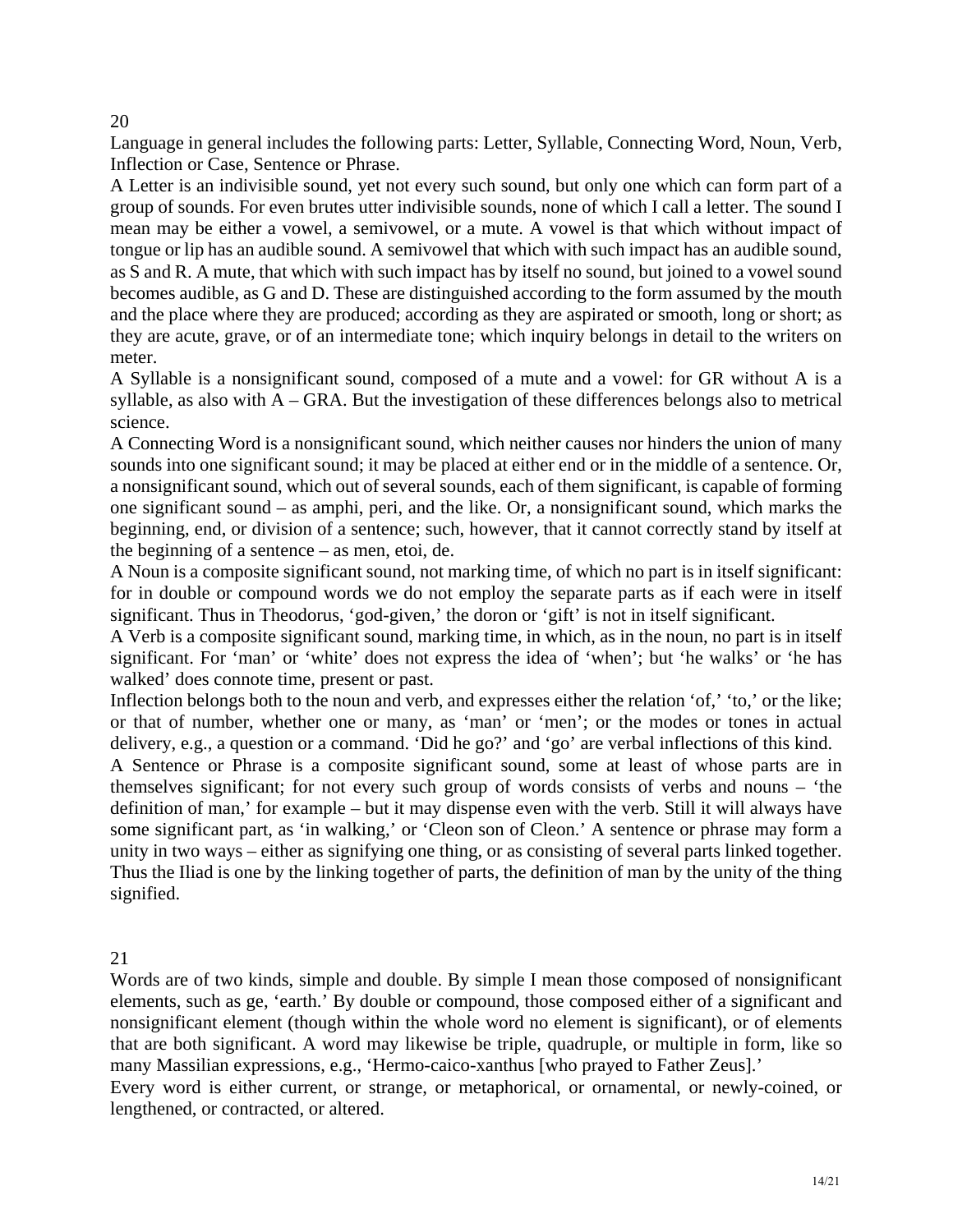By a current or proper word I mean one which is in general use among a people; by a strange word, one which is in use in another country. Plainly, therefore, the same word may be at once strange and current, but not in relation to the same people. The word sigynon, 'lance,' is to the Cyprians a current term but to us a strange one.

Metaphor is the application of an alien name by transference either from genus to species, or from bronze drew away the life,' and 'Cleft the water with the vessel of unyielding bronze.' Here arusai, taking away. Analogy or proportion is when the second term is to the first as the fourth to the third. cup of Ares.' Or, again, as old age is to life, so is evening to day. Evening may therefore be called, species to genus, or from species to species, or by analogy, that is, proportion. Thus from genus to species, as: 'There lies my ship'; for lying at anchor is a species of lying. From species to genus, as: 'Verily ten thousand noble deeds hath Odysseus wrought'; for ten thousand is a species of large number, and is here used for a large number generally. From species to species, as: 'With blade of 'to draw away' is used for tamein, 'to cleave,' and tamein, again for arusai – each being a species of We may then use the fourth for the second, or the second for the fourth. Sometimes too we qualify the metaphor by adding the term to which the proper word is relative. Thus the cup is to Dionysus as the shield to Ares. The cup may, therefore, be called 'the shield of Dionysus,' and the shield 'the 'the old age of the day,' and old age, 'the evening of life,' or, in the phrase of Empedocles, 'life's setting sun.' For some of the terms of the proportion there is at times no word in existence; still the metaphor may be used. For instance, to scatter seed is called sowing: but the action of the sun in scattering his rays is nameless. Still this process bears to the sun the same relation as sowing to the seed. Hence the expression of the poet 'sowing the god-created light.' There is another way in which this kind of metaphor may be employed. We may apply an alien term, and then deny of that term one of its proper attributes; as if we were to call the shield, not 'the cup of Ares,' but 'the wineless cup'.

A newly-coined word is one which has never been even in local use, but is adopted by the poet himself. Some such words there appear to be: as ernyges, 'sprouters,' for kerata, 'horns'; and areter, 'supplicator', for hiereus, 'priest.'

A word is lengthened when its own vowel is exchanged for a longer one, or when a syllable is inserted. A word is contracted when some part of it is removed. Instances of lengthening are: poleos for poleos, Peleiadeo for Peleidou; of contraction: kri, do, and ops, as in mia ginetai amphoteron ops, 'the appearance of both is one.'

An altered word is one in which part of the ordinary form is left unchanged, and part is recast: as in dexiteron kata mazon, 'on the right breast,' dexiteron is for dexion.

vowels that are always long, namely  $E$  and  $O$ , and  $-$  of vowels that admit of lengthening  $-$  those in I – meli, 'honey'; kommi, 'gum'; peperi, 'pepper'; five end in U. Neuter nouns end in these two Nouns in themselves are either masculine, feminine, or neuter. Masculine are such as end in N, R, S, or in some letter compounded with S – these being two, PS and X. Feminine, such as end in A. Thus the number of letters in which nouns masculine and feminine end is the same; for PS and X are equivalent to endings in S. No noun ends in a mute or a vowel short by nature. Three only end in latter vowels; also in N and S.

22

current or proper words; at the same time it is mean – witness the poetry of Cleophon and of The perfection of style is to be clear without being mean. The clearest style is that which uses only Sthenelus. That diction, on the other hand, is lofty and raised above the commonplace which employs unusual words. By unusual, I mean strange (or rare) words, metaphorical, lengthened –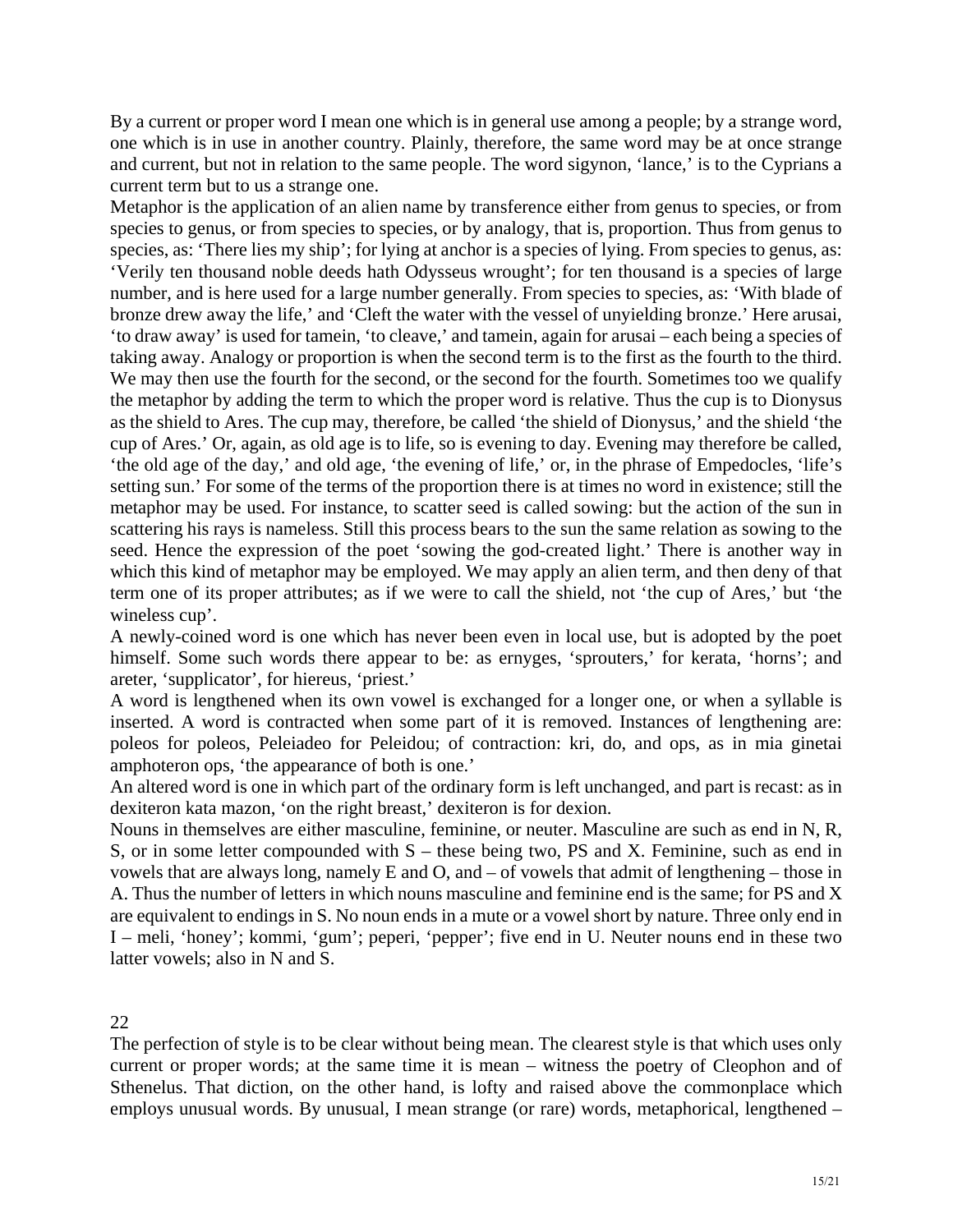anything, in short, that differs from the normal idiom. Yet a style wholly composed of such words is either a riddle or a jargon; a riddle, if it consists of metaphors; a jargon, if it consists of strange (or rare) words. For the essence of a riddle is to express true facts under impossible combinations. Now this cannot be done by any arrangement of ordinary words, but by the use of metaphor it can. Such is the riddle: 'A man I saw who on another man had glued the bronze by aid of fire,' and others of the same kind. A diction that is made up of strange (or rare) terms is a jargon. A certain infusion, therefore, of these elements is necessary to style; for the strange (or rare) word, the metaphorical, the ornamental, and the other kinds above mentioned, will raise it above the commonplace and mean, while the use of proper words will make it perspicuous. But nothing contributes more to produce a cleanness of diction that is remote from commonness than the lengthening, contraction, and alteration of words. For by deviating in exceptional cases from the normal idiom, the language will gain distinction; while, at the same time, the partial conformity with usage will give perspicuity. The critics, therefore, are in error who censure these licenses of speech, and hold the author up to ridicule. Thus Eucleides, the elder, declared that it would be an easy matter to be a poet if you might lengthen syllables at will. He caricatured the practice in the very form of his diction, as in the verse:

Epicharen eidon Marathonade badizonta,

I saw Epichares walking to Marathon, or,

ouk an g'eramenos ton ekeinou elleboron.

Not if you desire his hellebore.

composed the same iambic line. But the alteration of a single word by Euripides, who employed the rarer term instead of the ordinary one, makes one verse appear beautiful and the other trivial. To employ such license at all obtrusively is, no doubt, grotesque; but in any mode of poetic diction there must be moderation. Even metaphors, strange (or rare) words, or any similar forms of speech, would produce the like effect if used without propriety and with the express purpose of being ludicrous. How great a difference is made by the appropriate use of lengthening, may be seen in Epic poetry by the insertion of ordinary forms in the verse. So, again, if we take a strange (or rare) word, a metaphor, or any similar mode of expression, and replace it by the current or proper term, the truth of our observation will be manifest. For example, Aeschylus and Euripides each Aeschylus in his Philoctetes says:

Phagedaina d'he mou sarkas esthiei podos.

The tumor which is eating the flesh of my foot.

Euripides substitutes thoinatai, 'feasts on,' for esthiei, 'feeds on.' Again, in the line,

nun de m'eon oligos te kai outidanos kai aeikes,

Yet a small man, worthless and unseemly,

the difference will be felt if we substitute the common words,

nun de m'eon mikros te kai asthenikos kai aeides.

Yet a little fellow, weak and ugly. Or, if for the line,

diphron aeikelion katatheis oligen te trapezan,

Setting an unseemly couch and a meager table,

we read,

diphron mochtheron katatheis mikran te trapezan.

Setting a wretched couch and a puny table.

Or, for eiones booosin, 'the sea shores roar,' eiones krazousin, 'the sea shores screech.'

Again, Ariphrades ridiculed the tragedians for using phrases which no one would employ in ordinary speech: for example, domaton apo, 'from the house away,' instead of apo domaton, 'away from the house;' sethen, ego de nin, 'to thee, and I to him;' Achilleos peri, 'Achilles about,' instead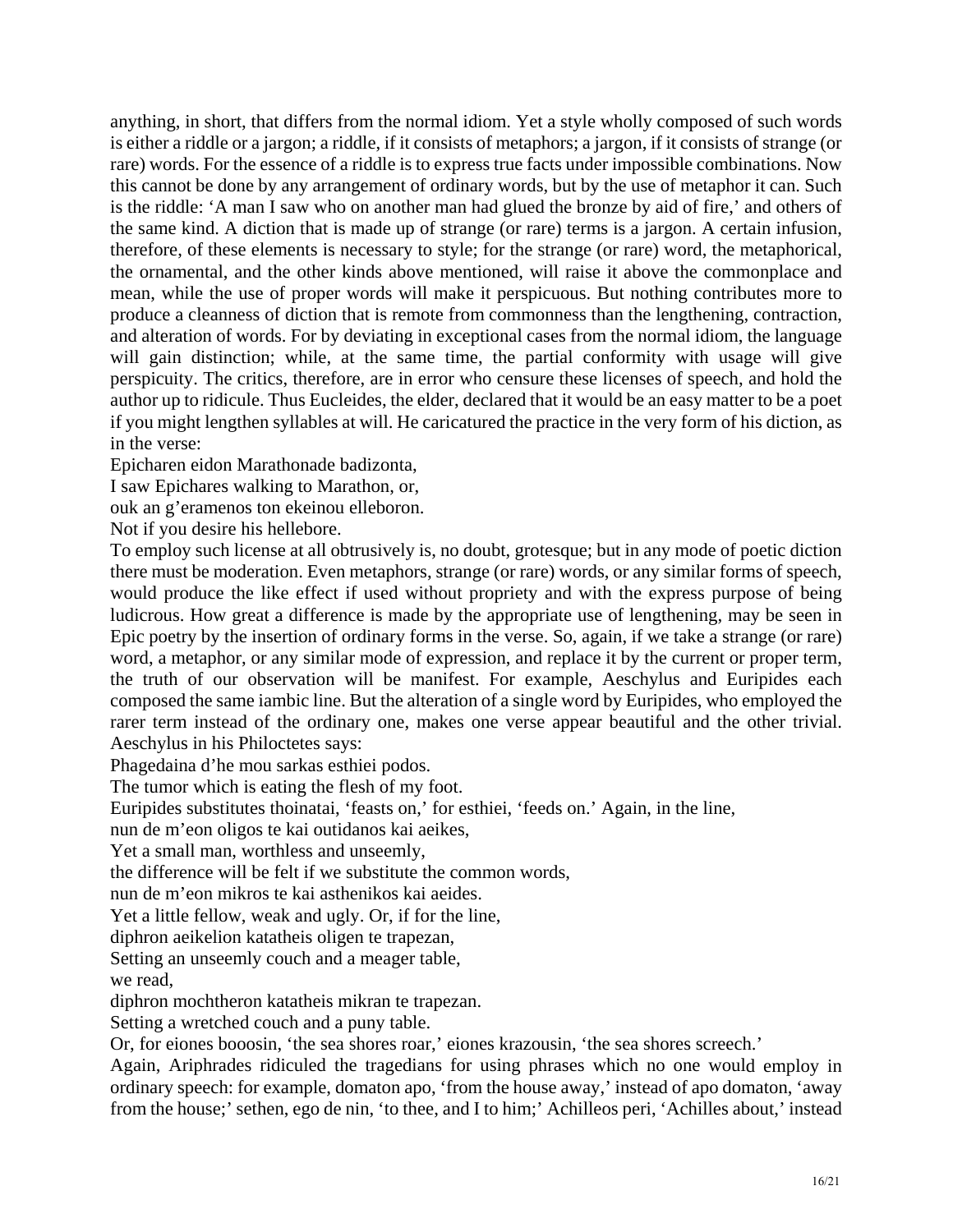of peri Achilleos, 'about Achilles;' and the like. It is precisely because such phrases are not part of the current idiom that they give distinction to the style. This, however, he failed to see.

It is a great matter to observe propriety in these several modes of expression, as also in compound words, strange (or rare) words, and so forth. But the greatest thing by far is to have a command of metaphor. This alone cannot be imparted by another; it is the mark of genius, for to make good metaphors implies an eye for resemblances.

Of the various kinds of words, the compound are best adapted to dithyrambs, rare words to heroic poetry, metaphors to iambic. In heroic poetry, indeed, all these varieties are serviceable. But in iambic verse, which reproduces, as far as may be, familiar speech, the most appropriate words are those which are found even in prose. These are the current or proper, the metaphorical, the ornamental.

Concerning Tragedy and imitation by means of action this may suffice.

# 23

resemble a living organism in all its unity, and produce the pleasure proper to it. It will differ in thing sometimes follows another, and yet no single result is thereby produced. Such is the practice, we may say, of most poets. Here again, then, as has been already observed, the transcendent excellence of Homer is manifest. He never attempts to make the whole war of Troy the subject of his poem, though that war had a beginning and an end. It would have been too vast a theme, and not easily embraced in a single view. If, again, he had kept it within moderate limits, it must have been As to that poetic imitation which is narrative in form and employs a single meter, the plot manifestly ought, as in a tragedy, to be constructed on dramatic principles. It should have for its subject a single action, whole and complete, with a beginning, a middle, and an end. It will thus structure from historical compositions, which of necessity present not a single action, but a single period, and all that happened within that period to one person or to many, little connected together as the events may be. For as the sea-fight at Salamis and the battle with the Carthaginians in Sicily took place at the same time, but did not tend to any one result, so in the sequence of events, one over-complicated by the variety of the incidents. As it is, he detaches a single portion, and admits as episodes many events from the general story of the war – such as the Catalogue of the ships and others – thus diversifying the poem. All other poets take a single hero, a single period, or an action single indeed, but with a multiplicity of parts. Thus did the author of the Cypria and of the Little Iliad. For this reason the Iliad and the Odyssey each furnish the subject of one tragedy, or, at most, of two; while the Cypria supplies materials for many, and the Little Iliad for eight – the Award of the Arms, the Philoctetes, the Neoptolemus, the Eurypylus, the Mendicant Odysseus, the Laconian Women, the Fall of Ilium, the Departure of the Fleet.

# 24

Again, Epic poetry must have as many kinds as Tragedy: it must be simple, or complex, or 'ethical,'or 'pathetic.' The parts also, with the exception of song and spectacle, are the same; for it requires Reversals of the Situation, Recognitions, and Scenes of Suffering. Moreover, the thoughts and the diction must be artistic. In all these respects Homer is our earliest and sufficient model. Indeed each of his poems has a twofold character. The Iliad is at once simple and 'pathetic,' and the Odyssey complex (for Recognition scenes run through it), and at the same time 'ethical.' Moreover, in diction and thought they are supreme.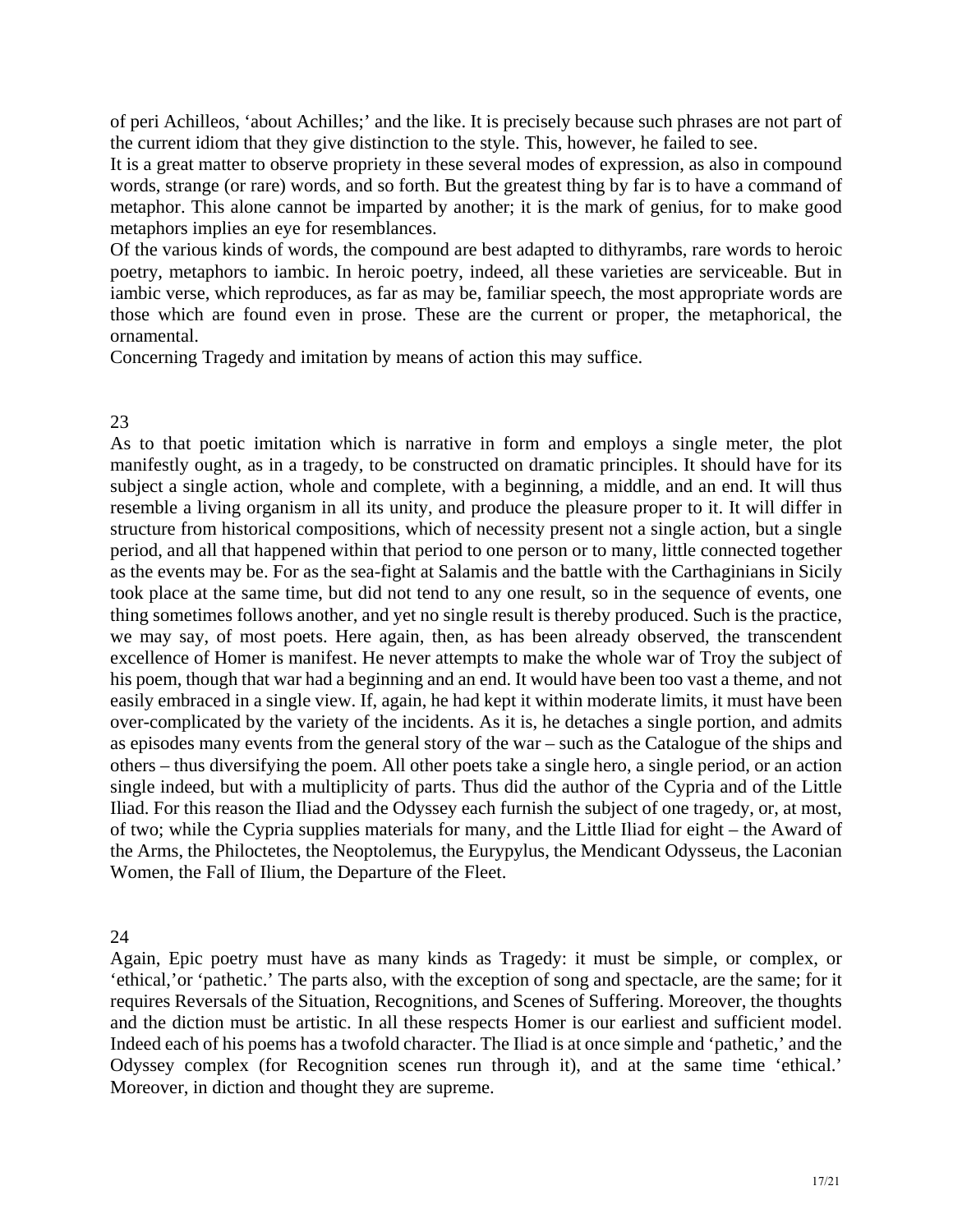Epic poetry differs from Tragedy in the scale on which it is constructed, and in its meter. As regards scale or length, we have already laid down an adequate limit: the beginning and the end must be capable of being brought within a single view. This condition will be satisfied by poems on a smaller scale than the old epics, and answering in length to the group of tragedies presented at a single sitting.

Epic poetry has, however, a great  $-$  a special  $-$  capacity for enlarging its dimensions, and we can see the reason. In Tragedy we cannot imitate several lines of actions carried on at one and the same time; we must confine ourselves to the action on the stage and the part taken by the players. But in Epic poetry, owing to the narrative form, many events simultaneously transacted can be presented; and these, if relevant to the subject, add mass and dignity to the poem. The Epic has here an advantage, and one that conduces to grandeur of effect, to diverting the mind of the hearer, and relieving the story with varying episodes. For sameness of incident soon produces satiety, and makes tragedies fail on the stage.

imitation stands alone. On the other hand, the iambic and the trochaic tetrameter are stirring As for the meter, the heroic measure has proved its fitness by hexameter test of experience. If a narrative poem in any other meter or in many meters were now composed, it would be found incongruous. For of all measures the heroic is the stateliest and the most massive; and hence it most readily admits rare words and metaphors, which is another point in which the narrative form of measures, the latter being akin to dancing, the former expressive of action. Still more absurd would it be to mix together different meters, as was done by Chaeremon. Hence no one has ever composed a poem on a great scale in any other than heroic verse. Nature herself, as we have said, teaches the choice of the proper measure.

throughout, and imitate but little and rarely. Homer, after a few prefatory words, at once brings in a Homer, admirable in all respects, has the special merit of being the only poet who rightly appreciates the part he should take himself. The poet should speak as little as possible in his own person, for it is not this that makes him an imitator. Other poets appear themselves upon the scene man, or woman, or other personage; none of them wanting in characteristic qualities, but each with a character of his own.

has chiefly taught other poets the art of telling lies skilfully. The secret of it lies in a fallacy For, The element of the wonderful is required in Tragedy. The irrational, on which the wonderful depends for its chief effects, has wider scope in Epic poetry, because there the person acting is not seen. Thus, the pursuit of Hector would be ludicrous if placed upon the stage – the Greeks standing still and not joining in the pursuit, and Achilles waving them back. But in the Epic poem the absurdity passes unnoticed. Now the wonderful is pleasing, as may be inferred from the fact that every one tells a story with some addition of his knowing that his hearers like it. It is Homer who assuming that if one thing is or becomes, a second is or becomes, men imagine that, if the second is, the first likewise is or becomes. But this is a false inference. Hence, where the first thing is untrue, it is quite unnecessary, provided the second be true, to add that the first is or has become. For the mind, knowing the second to be true, falsely infers the truth of the first. There is an example of this in the Bath Scene of the Odyssey.

Accordingly, the poet should prefer probable impossibilities to improbable possibilities. The tragic plot must not be composed of irrational parts. Everything irrational should, if possible, be excluded; or, at all events, it should lie outside the action of the play (as, in the Oedipus, the hero's ignorance as to the manner of Laius' death); not within the drama – as in the Electra, the messenger's account of the Pythian games; or, as in the Mysians, the man who has come from Tegea to Mysia and is still speechless. The plea that otherwise the plot would have been ruined, is ridiculous; such a plot should not in the first instance be constructed. But once the irrational has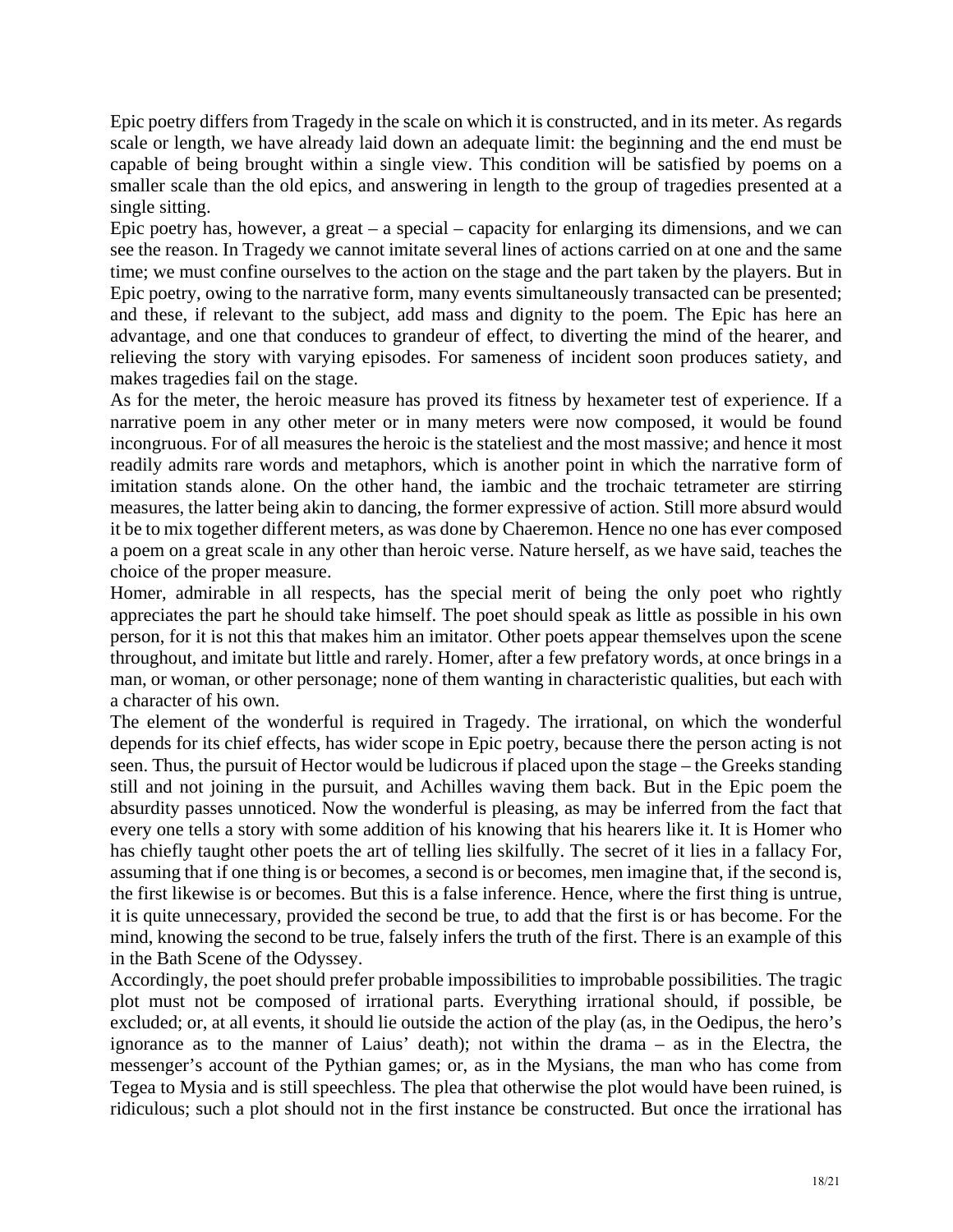been introduced and an air of likelihood imparted to it, we must accept it in spite of the absurdity. Take even the irrational incidents in the Odyssey, where Odysseus is left upon the shore of Ithaca. How intolerable even these might have been would be apparent if an inferior poet were to treat the subject. As it is, the absurdity is veiled by the poetic charm with which the poet invests it.

The diction should be elaborated in the pauses of the action, where there is no expression of character or thought. For, conversely, character and thought are merely obscured by a diction that is over-brilliant.

# 25

With respect to critical difficulties and their solutions, the number and nature of the sources from which they may be drawn may be thus exhibited.

and any other art. Within the art of poetry itself there are two kinds of faults – those which touch its a wrong choice – if he has represented a horse as throwing out both his off legs at once, or introduced technical inaccuracies in medicine, for example, or in any other  $art -$  the error is not essential to the poetry. These are the points of view from which we should consider and answer the objections raised by the critics. The poet being an imitator, like a painter or any other artist, must of necessity imitate one of three objects – things as they were or are, things as they are said or thought to be, or things as they ought to be. The vehicle of expression is language – either current terms or, it may be, rare words or metaphors. There are also many modifications of language, which we concede to the poets. Add to this, that the standard of correctness is not the same in poetry and politics, any more than in poetry essence, and those which are accidental. If a poet has chosen to imitate something, [but has imitated it incorrectly] through want of capacity, the error is inherent in the poetry. But if the failure is due to

an error; but the error may be justified, if the end of the art be thereby attained (the end being that First as to matters which concern the poet's own art. If he describes the impossible, he is guilty of already mentioned) – if, that is, the effect of this or any other part of the poem is thus rendered more striking. A case in point is the pursuit of Hector. if, however, the end might have been as well, or better, attained without violating the special rules of the poetic art, the error is not justified: for every kind of error should, if possible, be avoided.

Again, does the error touch the essentials of the poetic art, or some accident of it? For example, not to know that a hind has no horns is a less serious matter than to paint it inartistically.

possibly, what Xenophanes says of them. But anyhow, 'this is what is said.' Again, a description Further, if it be objected that the description is not true to fact, the poet may perhaps reply, 'But the objects are as they ought to be'; just as Sophocles said that he drew men as they ought to be; Euripides, as they are. In this way the objection may be met. If, however, the representation be of neither kind, the poet may answer, 'This is how men say the thing is.' applies to tales about the gods. It may well be that these stories are not higher than fact nor yet true to fact: they are, very may be no better than the fact: 'Still, it was the fact'; as in the passage about the arms: 'Upright upon their butt-ends stood the spears.' This was the custom then, as it now is among the Illyrians. Again, in examining whether what has been said or done by some one is poetically right or not, we

whether, for instance, it be to secure a greater good, or avert a greater evil. must not look merely to the particular act or saying, and ask whether it is poetically good or bad. We must also consider by whom it is said or done, to whom, when, by what means, or for what end;

word, as in oureas men proton, 'the mules first [he killed],' where the poet perhaps employs oureas not in the sense of mules, but of sentinels. So, again, of Dolon: 'ill-favored indeed he was to look Other difficulties may be resolved by due regard to the usage of language. We may note a rare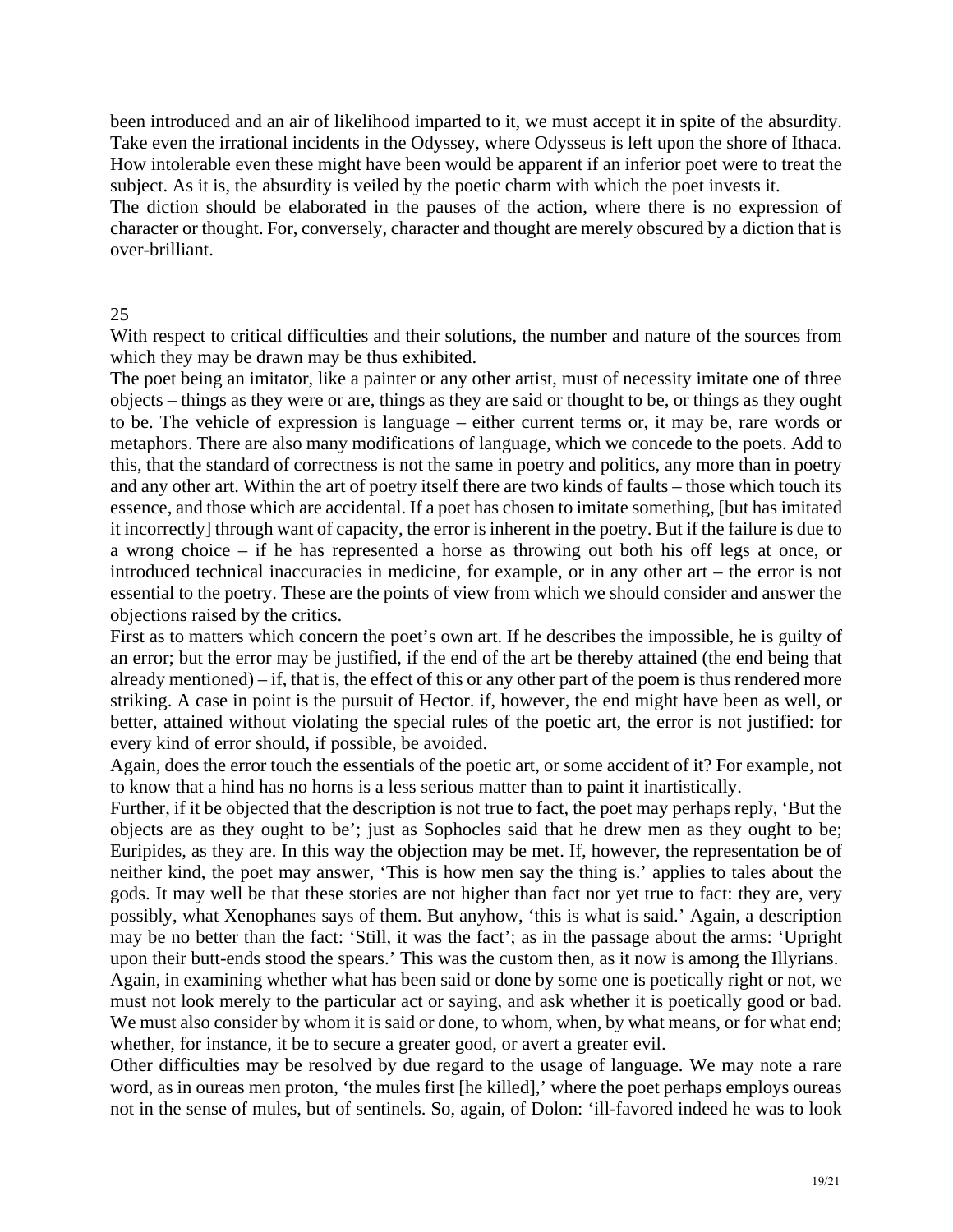upon.' It is not meant that his body was ill-shaped but that his face was ugly; for the Cretans use the word eueides, 'well-flavored' to denote a fair face. Again, zoroteron de keraie, 'mix the drink livelier' does not mean 'mix it stronger' as for hard drinkers, but 'mix it quicker.'

Sometimes an expression is metaphorical, as 'Now all gods and men were sleeping through the night,' while at the same time the poet says: 'Often indeed as he turned his gaze to the Trojan plain, he marveled at the sound of flutes and pipes.' 'All' is here used metaphorically for 'many,' all being a species of many. So in the verse, 'alone she hath no part.. , oie, 'alone' is metaphorical; for the best known may be called the only one.

Again, the solution may depend upon accent or breathing. Thus Hippias of Thasos solved the difficulties in the lines, didomen (didomen) de hoi, and to men hou (ou) kataputhetai ombro.

Or again, the question may be solved by punctuation, as in Empedocles: 'Of a sudden things became mortal that before had learnt to be immortal, and things unmixed before mixed.'

Or again, by ambiguity of meaning, as parocheken de pleo nux, where the word pleo is ambiguous. Or by the usage of language. Thus any mixed drink is called oinos, 'wine'. Hence Ganymede is said 'to pour the wine to Zeus,' though the gods do not drink wine. So too workers in iron are called chalkeas, or 'workers in bronze.' This, however, may also be taken as a metaphor.

Again, when a word seems to involve some inconsistency of meaning, we should consider how many senses it may bear in the particular passage. For example: 'there was stayed the spear of bronze' – we should ask in how many ways we may take 'being checked there.' The true mode of interpretation is the precise opposite of what Glaucon mentions. Critics, he says, jump at certain groundless conclusions; they pass adverse judgement and then proceed to reason on it; and, assuming that the poet has said whatever they happen to think, find fault if a thing is inconsistent with their own fancy.

Lacedaemonian. They think it strange, therefore, that Telemachus should not have met him when Odysseus took a wife from among themselves, and that her father was Icadius, not Icarius. It is The question about Icarius has been treated in this fashion. The critics imagine he was a he went to Lacedaemon. But the Cephallenian story may perhaps be the true one. They allege that merely a mistake, then, that gives plausibility to the objection.

In general, the impossible must be justified by reference to artistic requirements, or to the higher be men such as Zeuxis painted. 'Yes,' we say, 'but the impossible is the higher thing; for the ideal reality, or to received opinion. With respect to the requirements of art, a probable impossibility is to be preferred to a thing improbable and yet possible. Again, it may be impossible that there should type must surpass the realty.' To justify the irrational, we appeal to what is commonly said to be. In addition to which, we urge that the irrational sometimes does not violate reason; just as 'it is probable that a thing may happen contrary to probability.'

Things that sound contradictory should be examined by the same rules as in dialectical refutation – whether the same thing is meant, in the same relation, and in the same sense. We should therefore solve the question by reference to what the poet says himself, or to what is tacitly assumed by a person of intelligence.

The element of the irrational, and, similarly, depravity of character, are justly censured when there is no inner necessity for introducing them. Such is the irrational element in the introduction of Aegeus by Euripides and the badness of Menelaus in the Orestes.

impossible, or irrational, or morally hurtful, or contradictory, or contrary to artistic correctness. Thus, there are five sources from which critical objections are drawn. Things are censured either as The answers should be sought under the twelve heads above mentioned.